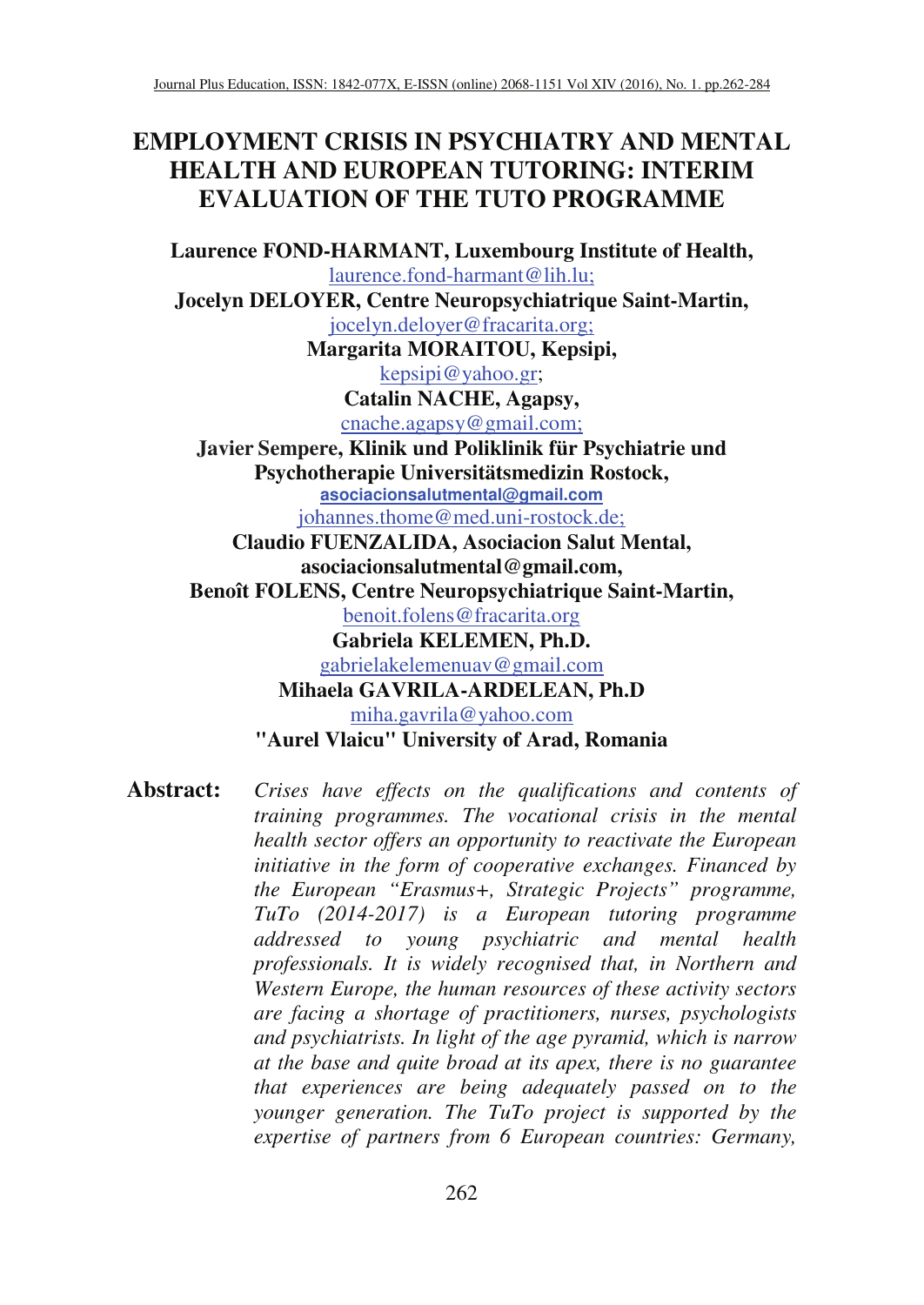*Belgium, Spain, France, Greece and Luxembourg. The partners are psychosocial facilities, psychiatric hospitals, training and research centres as well as university departments.* 

- *Methods: Midway through, the project is being evaluated in both its qualitative and quantitative dimensions. Integrating the major health promotion principles of the Ottawa Charter (WHO-1986), the evaluation grid for tutoring actions makes it possible to jointly develop the six quality criteria and indicators: 1- the public, 2- the partnership, 3- the information, 4- the implementation, 5- the human resources, 6 the follow-up.*
- *Outcomes: The interim evaluation of the project furnishes numerical and qualitative elements. The tutoring process mutualises university education and practical training (contacts between professionals and users). The Ottawa Charter advocates a global approach to health in the community.*
- *Discussion: The mid-term evaluation highlights areas of adjustment in order to federate the partners around a common vision based on the principles of the Ottawa Charter; with the effects of the psychiatric reform in Europe, the "host institutions" must further develop the contacts with professionals outside the hospital, in order to construct a multisectoral approach that is open to the city and its realities. It is essential to train young professionals in the care and social sector so as to decompartmentalise therapeutic activities and those of mental health prevention and promotion for a modern public mental health system that can deal with the vocational crises in an increasingly complex economic context.*
- **Key words:** *Psychiatry, Mental Health, Tutoring, Professionals, Continuous training, Ottawa Charter, WHO, crisis.*

### **European tutoring and employment crisis in psychiatry and mental health: Interim evaluation of the TuTo programme**

Crises have effects on the qualifications and contents of professional training (Beaugé J-2015). The vocational crisis in the psychiatric and mental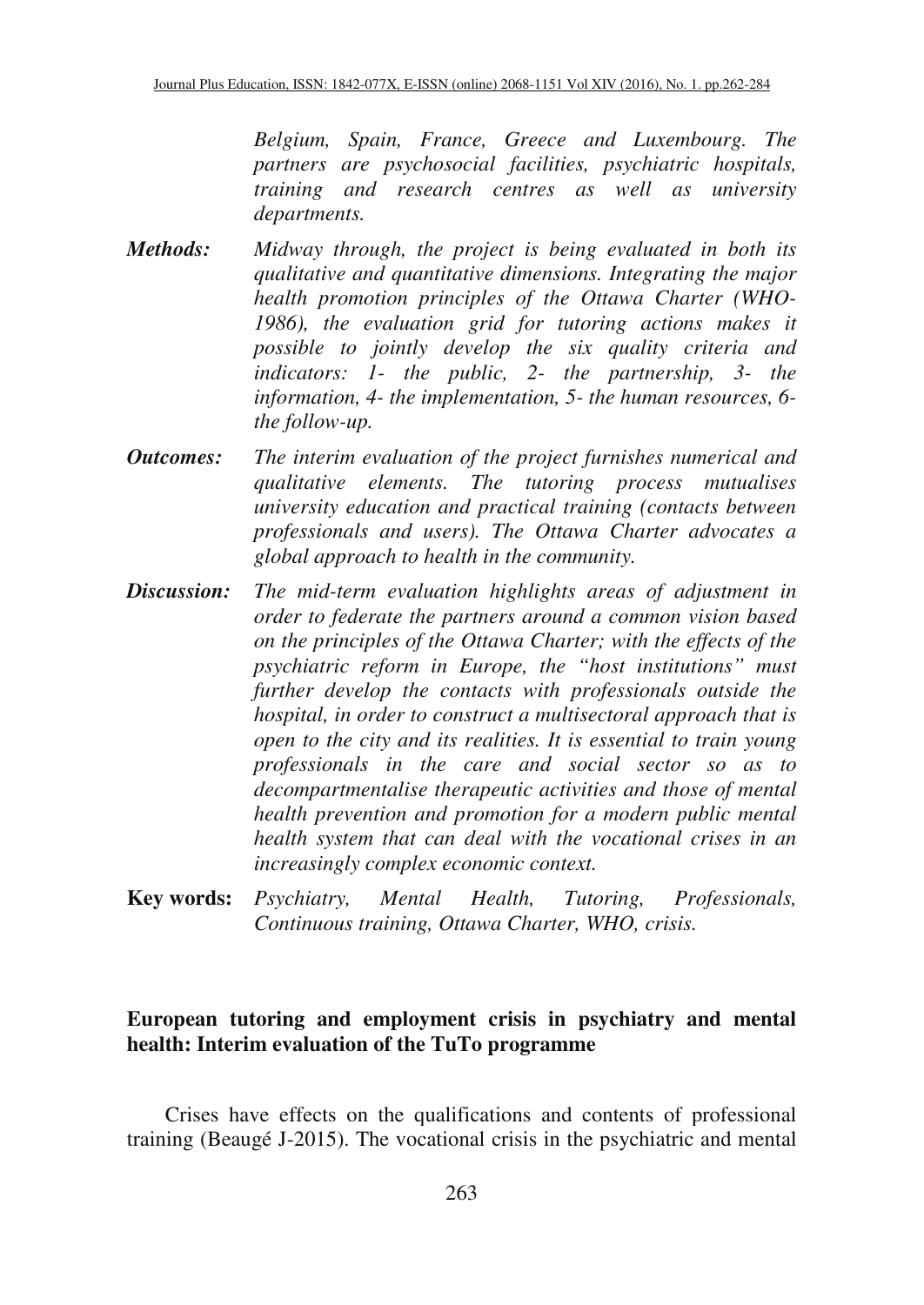health sector offers an opportunity to reactivate the European initiative in the form of cooperative exchanges. Professional training is a central element in the competency of young recruits, whatever their profession (http://www.psycom.org/Soins-accompagnements-et-entraide/Professionnelsde-la-psychiatrie). On the international level, since the major reforms in psychiatry, the reduction in the number of hospital beds and the advances in neuroleptics, patients and users can live with their families or in reception facilities and lead an autonomous life with the social activities of citizens. The professional practices of the medical sector (doctors, nurses, physical therapists, etc.) have been transformed (Abbatt F-1990). These changes increasingly require the networking of professionals outside and inside the hospital, in outpatient services and the monitoring of users alongside other professionals from the social and related sectors (psychologists, teachers, social workers, home health aides, etc.).

Despite considerable efforts to improve the initial training programmes, the sectors of psychiatry and mental health continue to have little appeal for the young generation. Poorly defined, between hospital-based psychiatric medicine and the social field which bring together facilities that are heterogeneous in terms of their size, status and core activity, it is difficult for young students to understand the stakes of a professional activity that corresponds less and less to the traditional frameworks and norms of the biomedical approach. The field of psychiatry and that of mental health suffer from a lack of clear contours, notably since the reforms of psychiatry. The necessary interaction between the actors in the field and the institutional actors complicates the legibility of the action of everyone: on the same territory, the intervention of the hospitals takes place next to that of the associative psychosocial facilities. Medical activities are moving into the social sector while retaining the intrinsic logic of their original profession, but the biosocial approach requires flexibility and multidisciplinarity. Work situations are becoming increasingly complex, and professional practices in a systemic world have to be increasingly multisectoral.

In this context, this paper proposes to present a form of response offered by the European TuTo programme to the vocational crisis in this evolving professional activity sector. It lays out the methodology of its evaluation and draws up an initial assessment of the TuTo project´s first year of activity.

#### **Context of the TuTo project**

Financed by the European "Erasmus+, Strategic Projects" programme, the TuTo programme (2014-2017) consists of a European tutoring process designed to develop the competencies of young psychiatric and mental health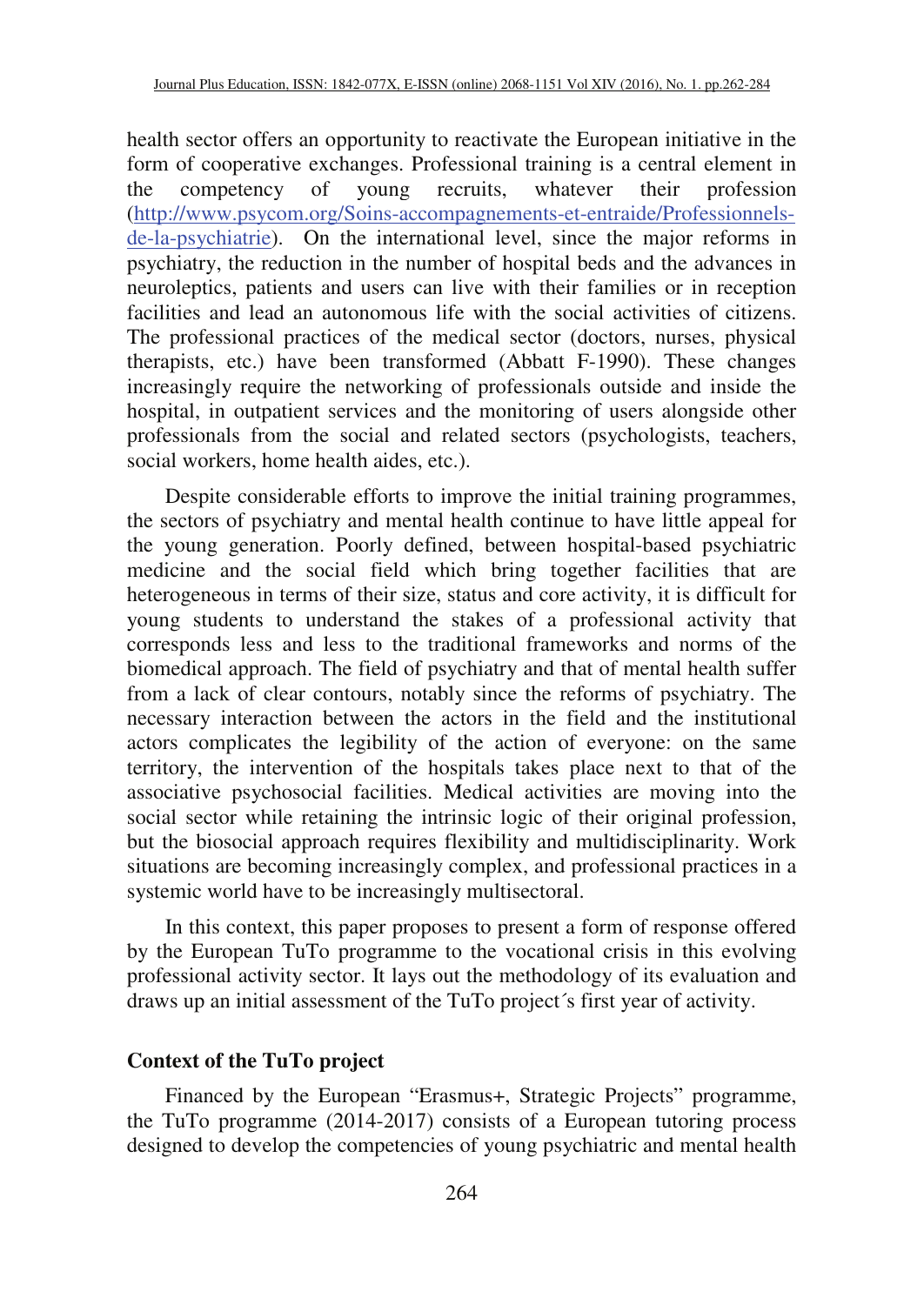professionals. It is widely recognised that, in Northern and Western Europe, the human resources of these activity sectors are facing a shortage of practitioners, nurses, psychologists and psychiatrists. In light of the inverted age pyramid - narrow at the base and quite broad at its apex - it is important to work on offsetting the massive retirement departures due to the ageing workforce by passing on experiences to the younger generation. This isn´t something that takes place automatically; instead, specific actions must be organised. This shortage of practitioners, nurses, nurse´s aides and psychiatrists in the Mental Health field is also caused by professionals who are tending to take early retirement.

# *1.1. An ambitious task?*

The TuTo project fits within an approach of prefiguration and reorganisation of the meaning, contents and conditions of initial and continuing education of psychiatric and mental health professionals. It touches on the changes necessary for lifting the qualifications of the young generation in Europe. TuTo proposes new forms of encounters and exchanges on the themes of complementarity, transmission and the development of multiple intelligence (Gardner Howard - 1998). The task may seem ambitious. Indeed, what does it mean to train the young generation of psychiatric and mental health professionals in a complex society whose work organisations are mutating at an ever-increasing rate? What educational actions should be promoted in order to meet the challenges posed by the acquisition of latest-generation skills? How can Human Resources managers participate in an eccentric vision of the qualifications with regard to clarifying all of the social and political fields of other European Community countries?

TuTo defends the vision of a young professional capable of responsibly and innovatively participating, getting involved, engaging in his professional life to the benefit of psychiatric and mental health users and not that of a docile young person subject to regulations and work procedures and dependent on the decisions of a controlling hierarchy. What value system is the TuTo project based on? It rests on the concept of enlightened and critical citizenship that defends the idea of shared values in the formation of a community of professionals. These values are of various natures: financial values, philosophical values, values of exchanges and respect. (IUFM - 2001). We know that these values are "*plural, diverse, changing"*, it is important to exchange, to encounter the other without prejudices, without clichés (Coste D-1997).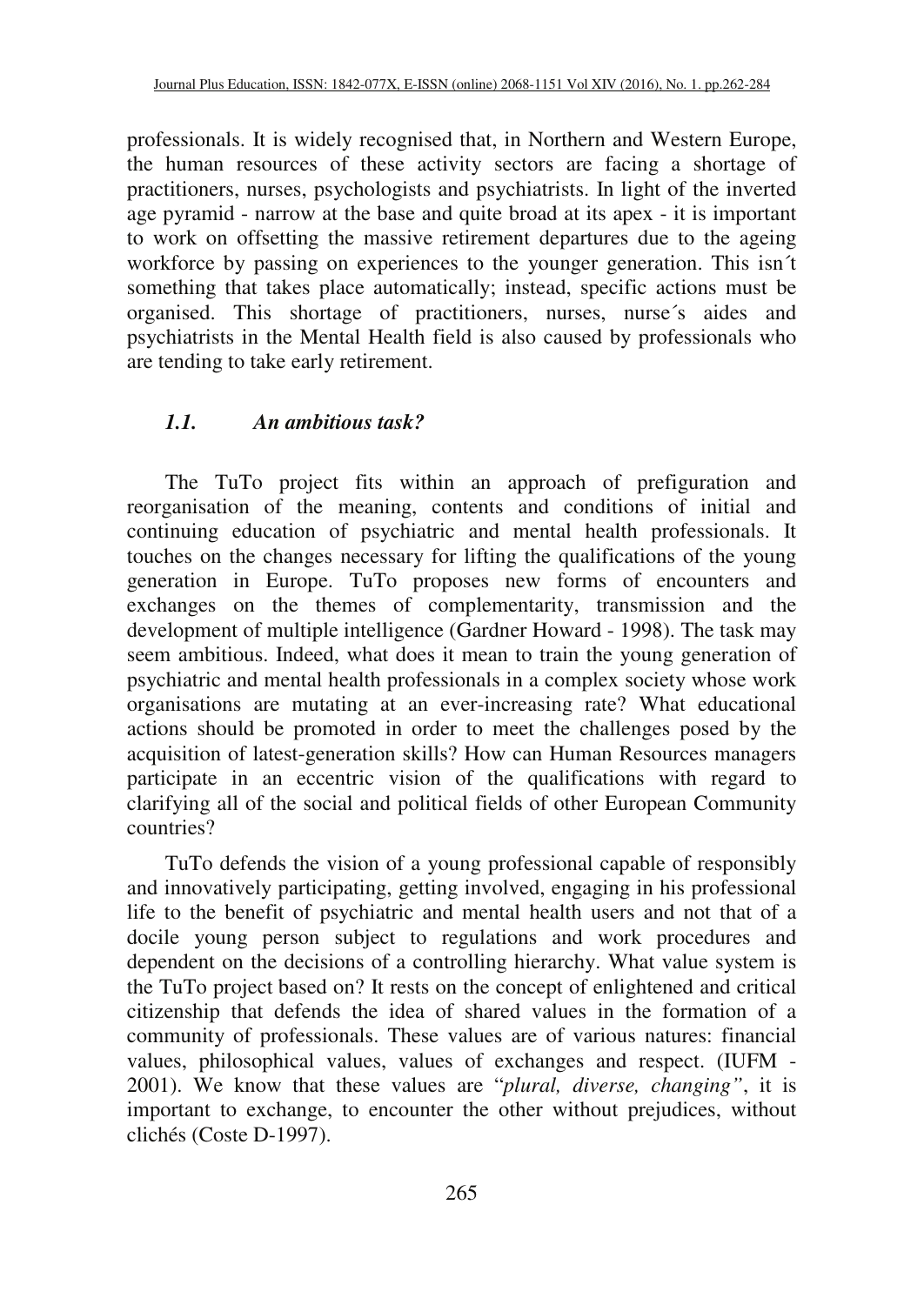The objective of the TuTo programme is to increase the level of competencies of young employees by developing the attractiveness of the psychiatric and Mental Health professions: the motivational dimension of young professionals is taken into account through a better participation in their personal development and their fulfilment at work. The establishment of an inter-generational link for transmitting formal and informal knowledge makes it possible to facilitate the socio-professional integration of young employees. The project smooths the way for young people in training to find flexible and high-quality jobs.

The TuTo project consists of proposing to young employees in the psychiatric and mental health sector to take part in a tutoring process that extends over a 3-year period. Inaugurated in January 2015, this programme concerns various psychiatric hospital centres and mental health facilities in Europe. The TuTo project is supported by the expertise of partners from 6 European countries: Germany, Belgium, Spain, France, Greece and the Grand Duchy of Luxembourg. It is composed of psychosocial facilities, psychiatric hospitals, training and research centres, university departments of Public Health and Social Psychiatry.

This initiative permits young professionals, who we will refer to as "the tutees", to expand their horizons in various European centres of excellence from the 6 European TuTo partners' countries - which are being joined by Sweden, Iceland and Switzerland with numerous host institutions. A total of 11 countries are cooperating in the TuTo programme.

Guided by an experienced tutor, the tutee benefits from the intergenerational transmission of expertise. In addition, a training sequence makes it possible to acquire knowledge and know-how through academic instruction, but also by being inserted into workplaces throughout Europe. In order to understand the specificity of the mental health sector and of the training of these professionals, the field experience of seasoned professionals is mutualised. It puts the tutees into contact with the users and enables the young professionals to meet people of other nationalities, to transmit knowledge and to enhance their own knowledge while expanding their career horizons and acquiring new work experiences. This project combines didactic training in a tutoring process: university instruction and courses linked to practical training, face-to-face contacts with professionals and users.

#### *1.2. An open training cycle*

The project's main objective is to offer to young professionals an open training cycle in several European countries. This training is original in that it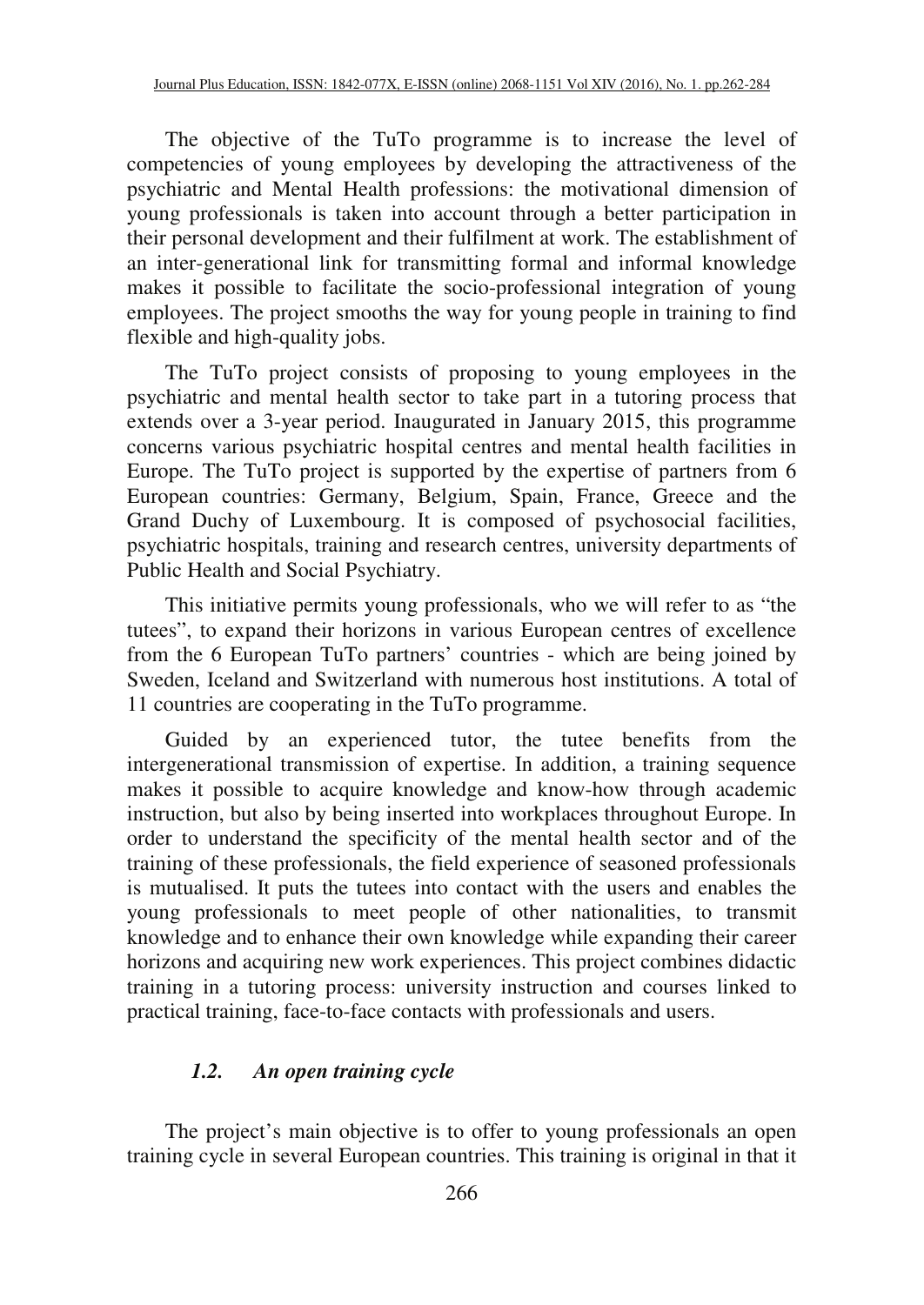simultaneously proposes more professional openness, exchange, sharing, encounters and mobilities.

Operationally, the one-week sequences are organised once a year over 3 years. The tutee chooses his host organisations in a file put together by the project team. A contract binds the European coordinator, the national coordinator, the tutee and the host institutions. Drafted in French and English, it describes the stakes of the project but also sets forth the obligations and constraints of the parties.

The week of travel abroad is a key moment in the system. The standard programme validated by the partners makes it possible to organise this week in successive sequences. One day is generally devoted to discovering the context and public policies that structure mental health in the host country. It is also important to present the host institution and situate it within the mental health network. Analogies are sometimes drawn up, a lexicon of basic terms is often required. This day permits the tutee to acquire an overview political, economic and clinical - without which it would be difficult to understand the system(s) visited. Another day is often devoted to the network of partners with whom the system interacts. The goal here is to decompartmentalise and to understand the ecological functioning of the system. One half-day is devoted to cultural aspects, another to the evaluation of the week in terms proper to each facility. The remaining time is devoted to concrete work experiences and encounters with professionals and users in the field.

This programme is adapted in accordance with specific local, cultural, linguistic and sociological features. In other words, the wishes of the tutees and the geographical (but also daily work) specificities of the reception sites do have an impact on this standard programme and keep it flexible and open.

#### *1.3. A conceptual anchoring of public mental health*

The TuTo programme is fully in line with the determination of the WHO in its "Mental Health Action Plan 2013-2020", which emphasises the necessity of integrating and adapting care to the current needs of the population with qualified professionals. It also fits into an approach to physical and mental health promotion that is supported by the Ottawa Charter (WHO-1986). In 2005, it was followed, notably, by the work of the European Union and the publication of the Green Paper "Improving the mental health of the population: Towards a strategy on mental health for the European Union". "*The purpose of this Green Paper is to launch a debate with the*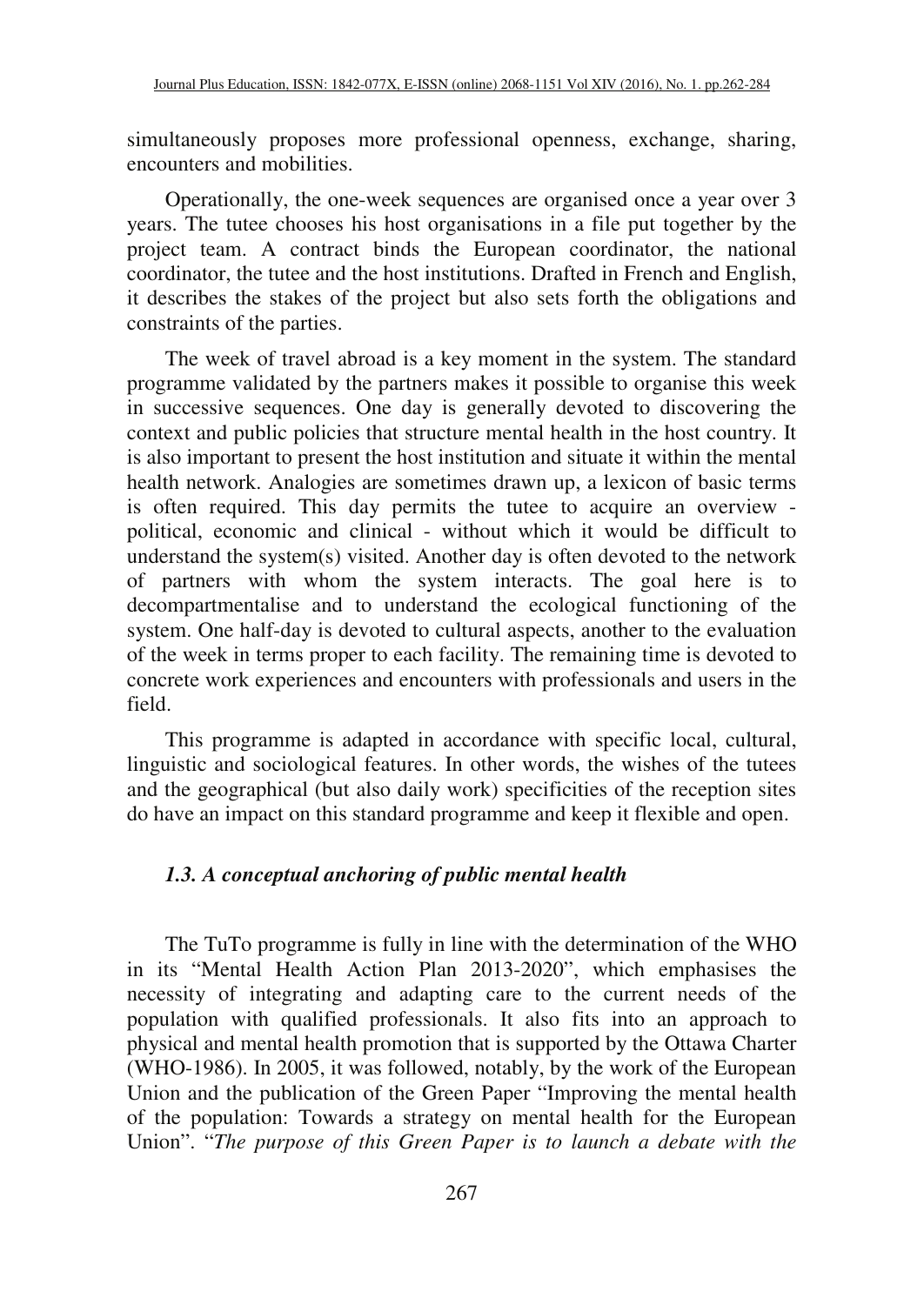*European institutions, Governments, health professionals, stakeholders in other sectors, civil society including patient organisations, and the research community about the relevance of mental health for the EU, the need for a strategy at EU level and its possible priorities"*.

These advances in institutional awareness are important: they mark a major strategic step and demonstrate that progress is possible in the field, for the actors directly linked to persons suffering from psychiatric difficulties. They also demonstrate the necessity of training them properly.

But what are the major founding principles for improving professional practices so as to take better account of the users?

We propose to consider the evaluation of the TuTo project process and the reflection engaged in light of the recommendations of the Ottawa Charter, (WHO-1986 and Deschamps JP-2014) which is based on five major principles.

Each principle asks about the place and the role of the health actors, the professionals and their initial and continuing education.

# I. **CREATE ENVIRONMENTS THAT SUPPORT GOOD PHYSICAL AND MENTAL HEALTH**

This principle engages the political institutions in macrosociological terms, in terms of a strategy to improve the living conditions of individuals and permits the professionals to encourage a supportive and beneficial framework. The TuTo programme encourages the elaboration of positive environments for the good physical and mental health of the professionals and the users: it is positive and favourable to exchange, to learn, to contribute one´s views and experience in culturally different European frameworks and policies, as the TuTo project proposes.

#### II. **ELABORATE HEALTH POLICIES**

Promoting mental health and preventing mental illness within a population means going far beyond the demand for care provision and services. The political and institutional actors must harmonise the framework and the public policies, notably by developing adequate training cycles in physical and mental health so as to intervene not solely in the world of the psychiatric hospital, but outside it in the urban setting. Innovation with regard to training of newcomers in the psychiatric and mental health sectors accords with this prescription of working out a policy for physical and mental health. Let us note that the Ottawa Charter is addressed to decision-makers and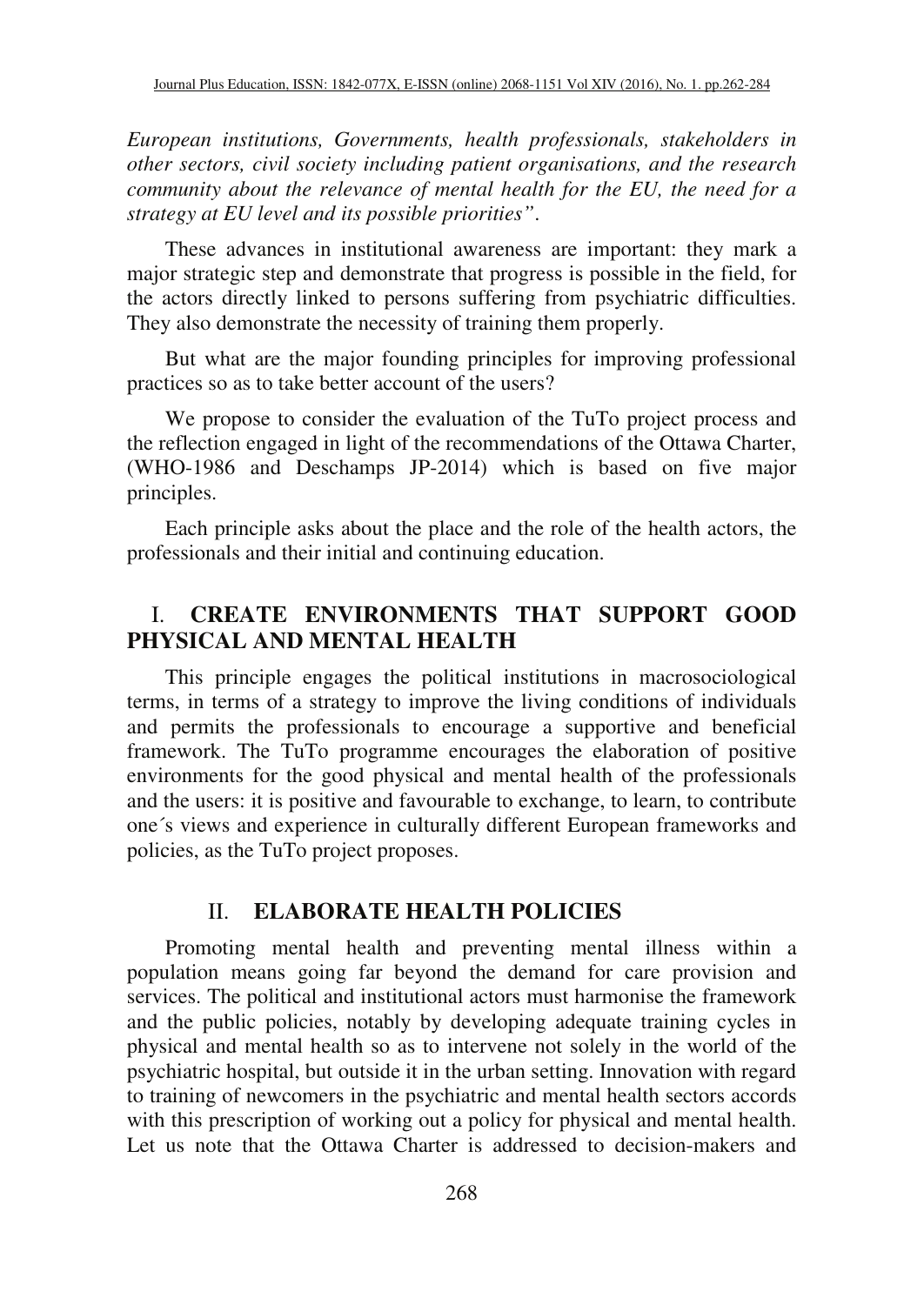funders. The European Erasmus+ Strategic Projects Fund adheres to this approach by financing the TuTo programme.

#### III. **STRENGTHEN COMMUNITY ACTION**

The social fabric is disintegrating, a variety of factors are making vulnerable groups and individuals ever more fragile. The community participation movement is becoming increasingly powerful in democratic systems, and professionals need to know how to play a preponderant role by encouraging networking within the community and attempting to be effective so as to perceive and respect the values of each group. The importance of the associative sector attests to the reality of community approaches and professionals must be properly trained to play an interface role in the triptych: users/community/care and social professionals. The TuTo programme is designed in such a way that the links between professionals and community of users are interactive in terms of bringing in experiences.

# IV. **DEVELOP PERSONAL SKILLS**

This means strengthening the competencies of individuals and making them more autonomous (WHO-2012). Whatever the impact of biological, sociocultural and economic determinants on the degree of mental health of individuals, it remains important to help patients and professionals to acquire the knowledge and practices necessary to deal with and control their environment and make favourable choices. It is the professionals on the front line who must assume this knowledge transfer role so as to get users to adopt positive skills. The TuTo programme permits the participants to develop the individual psychosocial skills of young professionals by favouring European and intercultural exchanges.

# V. **REORIENT HEALTH SERVICES**

This is a matter of working upstream in order to reduce the flood of problems, reorienting health and social services in order to give more room to promotion and prevention activities. We are no longer in the biomedical logic where the all-powerful physician decides from his medical practice or his hospital ward; we are in an open, biosocial logic where each profession in the care and psychosocial accompaniment process is genuinely involved in the promotion of mental health. The networking of complementary professionals must be encouraged, and the professionals need to be trained for this. The TuTo programme is participating in the construction of a new professional culture and identity. It encourages a macro-vision of the profession and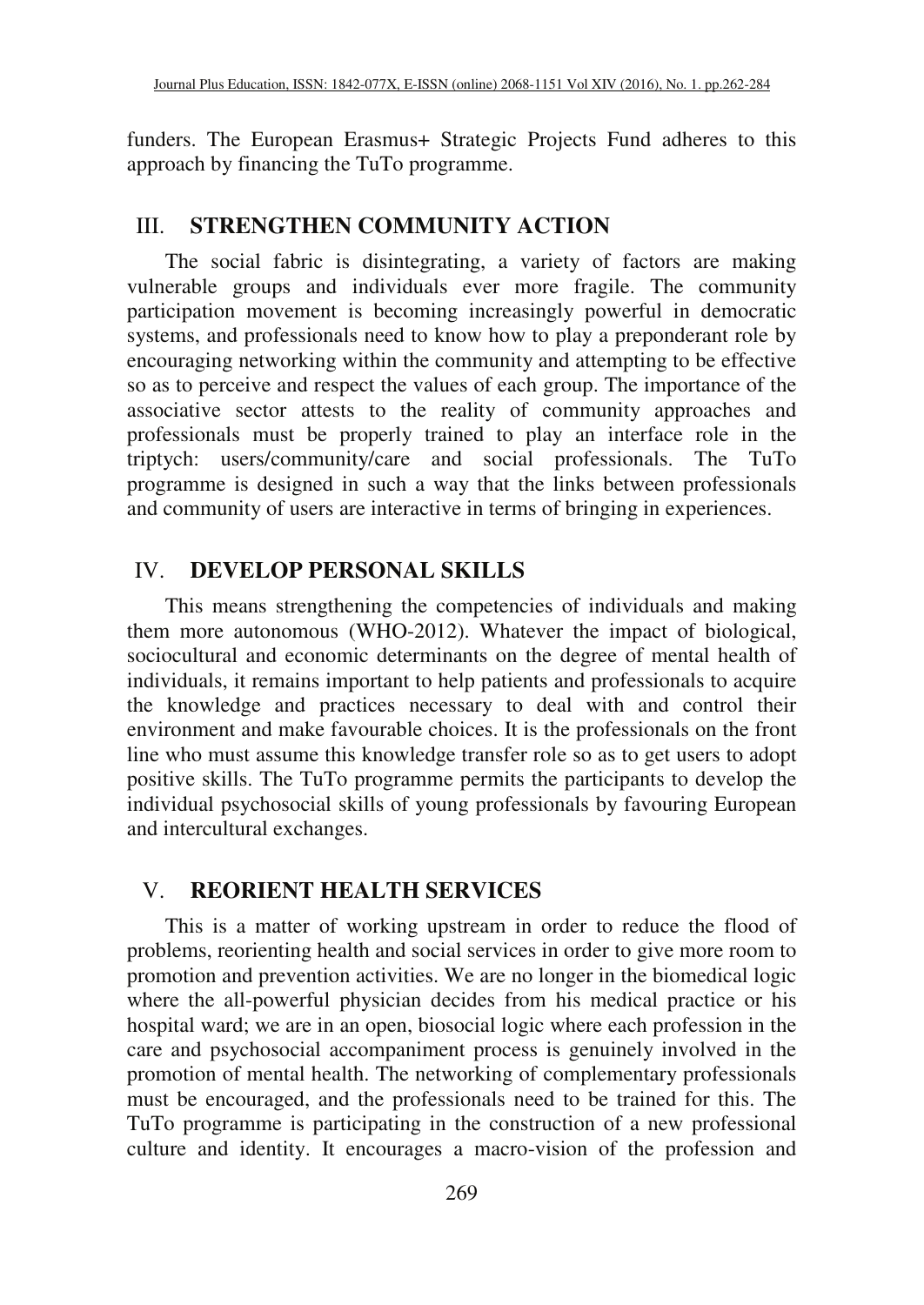integrates it into an updated approach that takes account of multiple and systemic elements.

A synthesis with regard to the mental health promotion concept of the Ottawa Charter and of the European Union's Green Paper is one way of saying that the reflection engaged in can only develop in order to give even greater meaning to the action of professionals to improve their practices.

#### **Evaluation methods**

Considering the fact that the evaluation is not merely a means to obtain valid information on the strengths and weaknesses of the project, the evaluation phase of the project measures the attainment of the objectives and the satisfaction level of the actors, with regard to the joint construction and implementation of the project. Evaluation takes place not just at the end of the project, but throughout its implementation. Indeed, the evaluative part of the TuTo project is designed to evaluate the project process. The methodological framework seeks, via a participatory approach, to federate the project's partners towards a common culture and a system of shared values on the fundamental objectives of the training project for new professionals.

At the end of the TuTo project, on the basis of an analysis of the project's internal documents and communication materials and interviews with the main actors, the project will be evaluated in both its qualitative and quantitative dimensions. Integrating the major health promotion principles of the Ottawa Charter (WHO-1986), an evaluation grid of the tutoring actions, already developed, makes it possible to jointly construct the quality criteria and targeted requirements. The evaluation is intended to become a methodological engine for building a network of European partners who share the same training reference systems and the same culture of mental health promotion as understood by the Ottawa Charter, within a context of vocational crisis.

The mid-term evaluation concerns the launch of the first exchanges of tutored professionals: first interviews and discussions were conducted with partner actors of the project. The work documents of the implementation are being studied, these are documents that present the project, the press kit, the reports on transnational meetings, the Portfolio and the completion of the evaluation grid.

This first mid-term evaluation can serve as a guide to the project´s actors and decision-makers, making it possible to review the objectives, to develop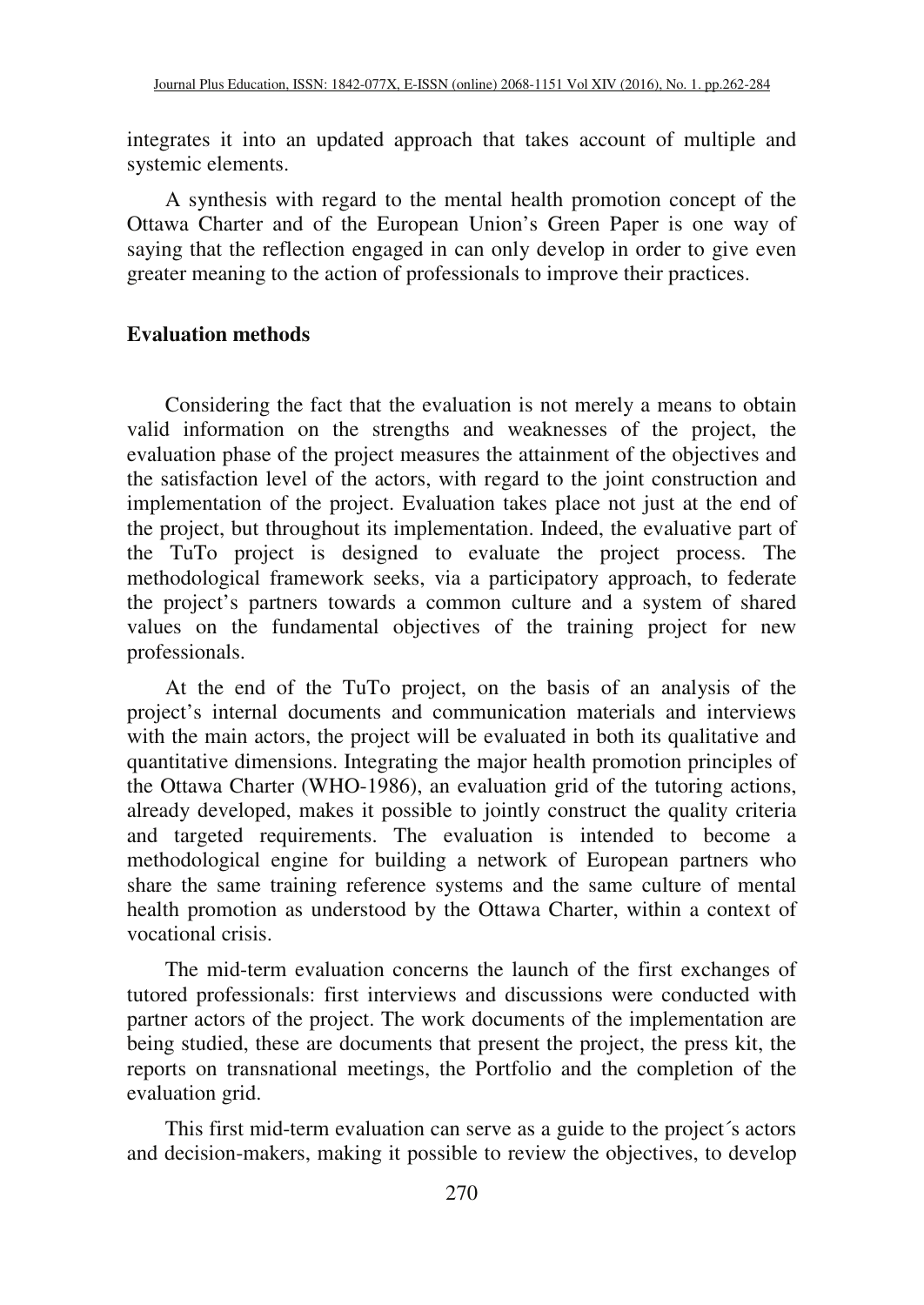the programmes in other places, to reduce, increase or redirect financial and/or personnel resources.

Meetings with the project manager made it possible to define the scope, objectives and methods of this mid-term evaluation phase.

This interim evaluation work doesn´t seek to be exhaustive. For Green et al., there are three levels of evaluation: the process, the impact and the outcomes. (Green LW et al., 1986). Our paper can only deal with level 1.

• **Level 1: The evaluation of the process** focuses on the professional practice: the technical quality, the organisation of the action, the relations established between the partners and the population of professional tutors and tutees. Our interim evaluation mission makes it possible to show a part of this process and to perceive the quality of the action, the professionalism of the actors and the achievements at this stage of the project.

• **Level 2:** With regard to **the evaluation of the impact** of the awareness-raising action, it appears difficult to measure the immediate impact of the TuTo programme on the knowledge, attitudes and behaviours of the targeted professionals. This type of evaluation can only be done longterm, in order to verify to what extent the tutoring actions have resulted in the hoped-for outcomes. What do the psychiatric and mental health users say about the new-generation professionals? This evaluation mission does not seek to encounter the users.

• **Level 3: The evaluation of the outcomes** of the project concerns the final intellectual productions foreseen in the project as well as the assessment of the whole. The outcomes cannot yet be evaluated at this stage in the project calendar.

# *2.1. The instruments used: approach registers, interview grid, selected indicators*

The objective of this mid-term evaluation is to define the process and quality of the actions conducted by a macrosociological approach, based on three registers (Baba-Moussa A, Nache C-2010):

• **Adequacy register** based on the analysis of what is induced and built by the project: Reports, objectives, contents, interviews with the actors.

• **Effectiveness register** based on what is built and produced: Attainment of objectives, adequacy of fit, mode of intervention/beneficiaries.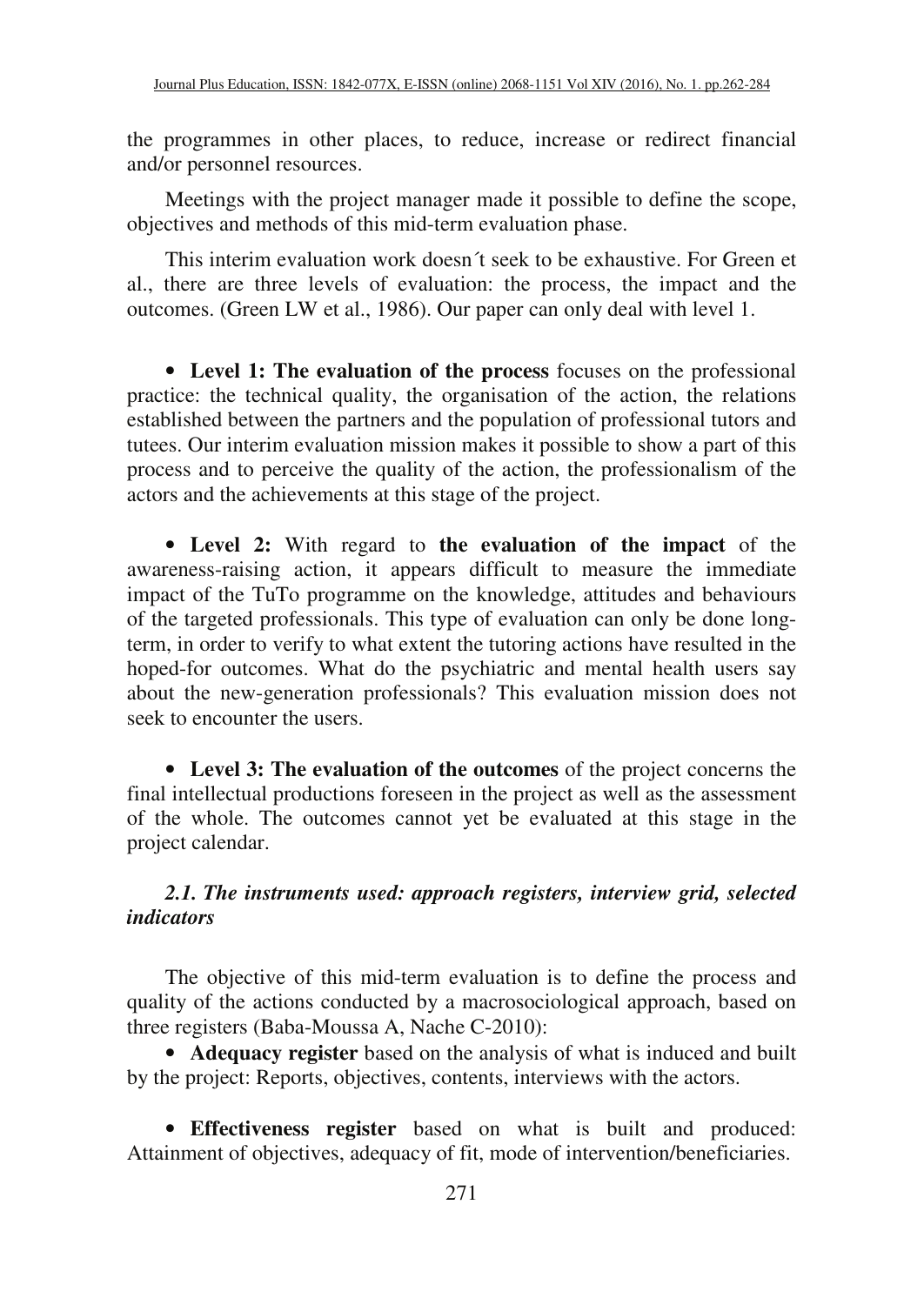• **Relevance register** based on what is induced and built: Satisfaction of the actors, transformations of practices, contribution of each. Do the objectives of the TuTo project really correspond to needs identified as having priority during the preliminary assessment?

The last register, that of relevance, corresponds to the evaluation of the outcomes in the model of Green et al. (op. cit.) and it cannot be fully evaluated. Indeed, it will be difficult to measure changes in behaviours at this stage of the project, notably because all of the tutoring actions are still ongoing. The effective implementation of all of the components of the project will make it possible to better know the relevance of the overall programme.

At the end of the project, to give it a comprehensive evaluation, discussions will be conducted using a grid developed around 6 operational elements for a micro-sociological approach (Nock F-2007). Each project actor interviewed may express his point of view, his assessment of the criteria and indicators selected for the evaluation. Interviews will be conducted, notably with the director of the TuTo programme.

The **6 assessment elements and the criteria** of the evaluation of the interview grid are the following:

• **The public, the population involved:** The objective is to define the mobilisation of the professionals, tutees and tutors and to determine, via the interviews of the individuals heard, the general level of satisfaction with the project.

• **The partnership:** The objective is to understand the composition and the adequacy of fit vis-à-vis the project. Are the members of the project team involved? What commitment to the project do they demonstrate? Is the satisfaction within the framework of this collaboration measurable? What link exists between this TuTo project and other projects that bring together some of the partners?

• **Information and communication:** A project's entire success is built within a communication dynamic. We will observe:

- The quality of the internal communication, between the partner actors of the TuTo project, between the actors receiving the young professionals and the actors external to the project, but involved in its operational implementation,

- The quality of the communication aimed at the tutees, the professionals targeted by the intervention: the nurses, psychologists, teachers, doctors, etc.,

- The quality of the external communication, meaning the communication aimed at actors external to the project, sector of psychiatry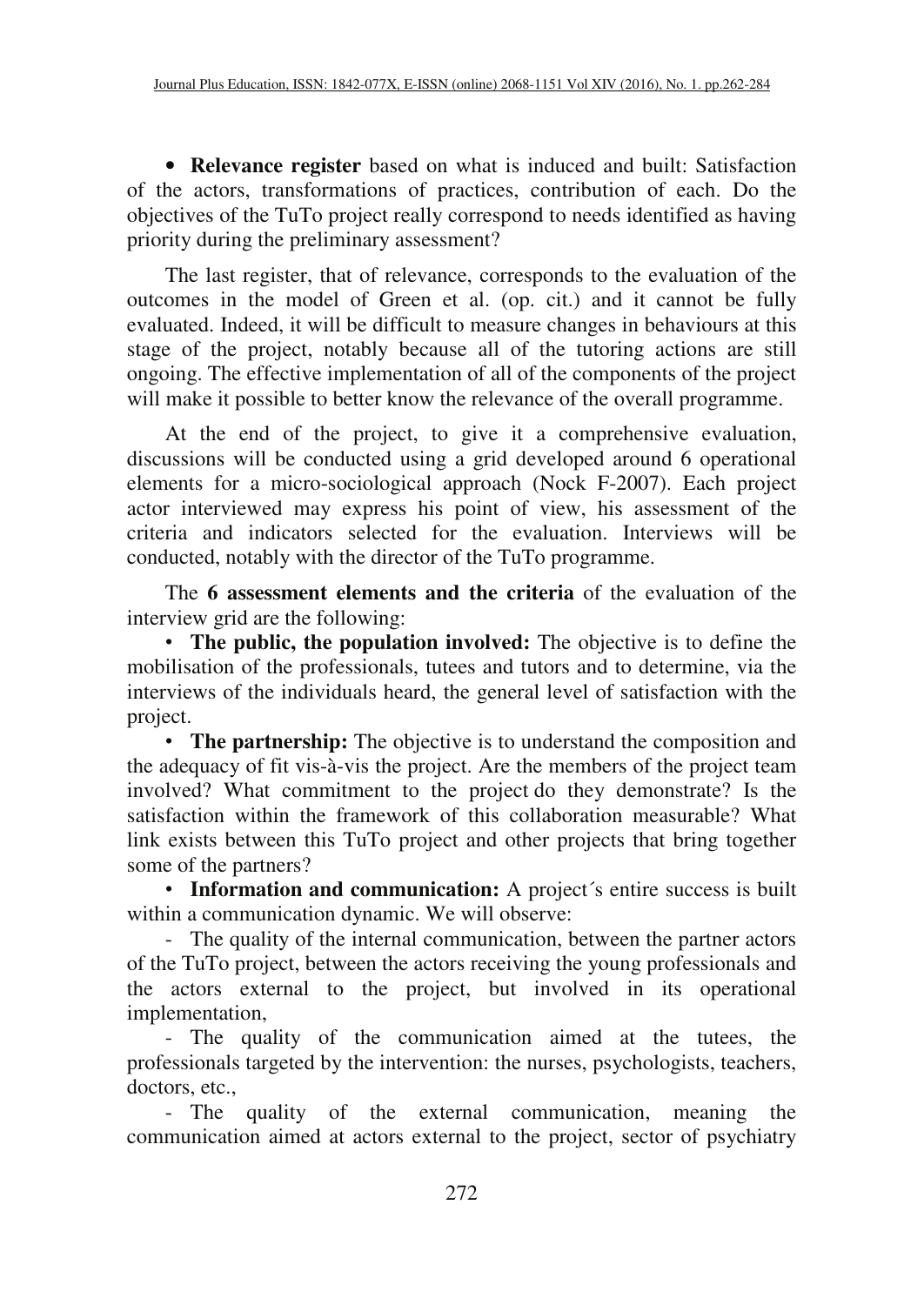professionals and education of the partners, and involved in its success, and notably the funder of the action: European Agency.

# • **The implementation:** We are interested in the quality

- of the project's methodology,
- of the materials used,

- of the material and organisational conditions in the implementation of the project,

- of the event and conferences organised in partner countries, within the framework of this reflection on the practices and training of psychiatric and mental health professionals.

• **Human resources:** This indicator makes it possible to define the distribution of the personnel allocated to this project, the adequacy of the fit between the human resources mobilised and the needs identified for the implementation of the project. We also explored the satisfaction of the actors, learning of their contentment and their involvement with regard to participation in this project.

• **Follow-up of the project:** This indicator instructs us about the quality of the project´s coordination, as well as about the respect of the calendar and of the projected budget. It is also interested in the pedagogical dimension of the project with the formation of a jury to assess the courses held and evaluation of the written and oral productions of the tutees.

# **Quality indicator, assessment slider and interview grid**

Our intention is to construct, for each indicator, a quality criterion in the form of a slider: by asking the persons heard, at the end of each response relating to the assessment elements and to the criteria, to measure the quality of this criterion on a scale from 1 to 5: i.e.  $1 = \text{very inadequate and } 5 =$ excellent (Table 1).

# *2.2 Gathering data*

Our mission of qualitative evaluation amounts to casting an ethnologist´s eye on the achievements of this project. From the perspective of gathering data, our work consists of field observation, encounters/discussions with various actors of the project (group meetings and individual interviews), readings of documents relating to the project (documents for constructing the project, communication plan of the project, Portfolio, etc.) in collaboration with the documents structuring the current Mental Health system (WHO-1986, WHO-2013 and European Commission 2005).

Following the first mobility week from 28 September to 3 October 2015, work was conducted in order to evaluate various aspects of this training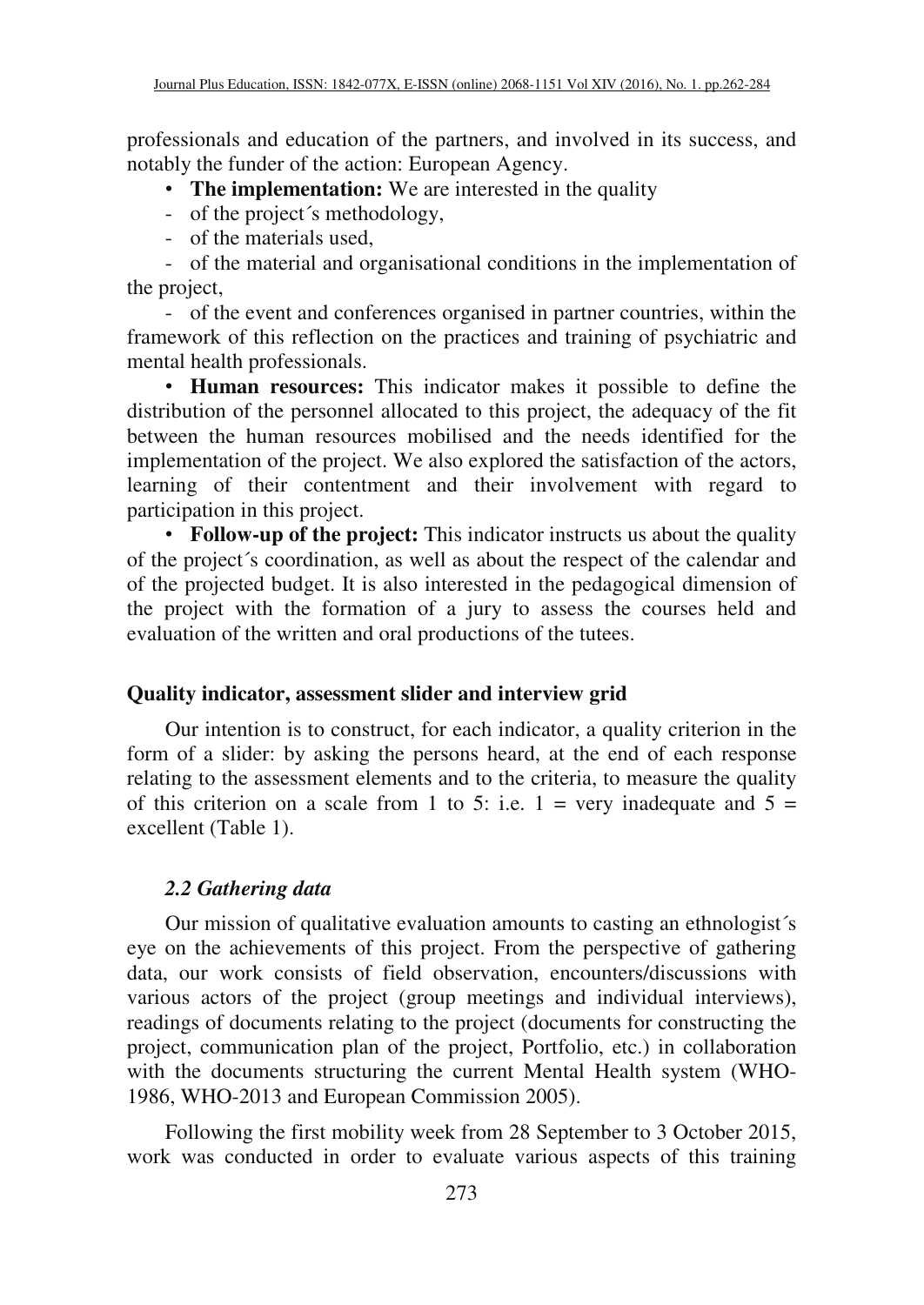cycle. Semi-directive interviews were conducted, in focus groups, with the first class of tutees in order to define the items of a general questionnaire for evaluating the first period. The validated areas of evaluation correspond to the five major items of the assessment grid presented in table 1.

20 of the 27 tutees returned questionnaires that were then processed by a working group from the Haute Ecole en Ressources Humaines de Namur independent of the project. Most of those surveyed are nurses (45%) and there were also 4 teachers, 2 social workers, 2 therapists, 1 nurse´s aide, 1 psychologist and one researcher. A majority of the trainees are in the age bracket from 20 to 35 (65%). The other are between 35 and 50 years old.

# **Table 1**

| <b>Interview</b> grid         |                                   |                                     |                 |
|-------------------------------|-----------------------------------|-------------------------------------|-----------------|
| <b>Assessment</b><br>elements | <b>Criteria - indicators</b>      | <b>Quality</b><br><b>indicators</b> | <b>Comments</b> |
|                               |                                   |                                     |                 |
| <b>Target public</b>          | Define Number of enrollees        | $1 - 2 - 3 - 4 - 5$                 |                 |
| <b>Tutees</b>                 | Frequentation - Regularity        | $1 - 2 - 3 - 4 - 5$                 |                 |
| <b>Tutors</b>                 | Involvement of the tutors         | $1 - 2 - 3 - 4 - 5$                 |                 |
|                               | Involvement of the tutees         | $1 - 2 - 3 - 4 - 5$                 |                 |
|                               | Satisfaction                      | $1 - 2 - 3 - 4 - 5$                 |                 |
|                               |                                   |                                     |                 |
| Partnership                   | Composition - Adequacy of fit     | $1 - 2 - 3 - 4 - 5$                 |                 |
|                               | Involvement - Commitment          | $1 - 2 - 3 - 4 - 5$                 |                 |
|                               | Satisfaction                      | $1 - 2 - 3 - 4 - 5$                 |                 |
|                               | Link with other European projects | $1 - 2 - 3 - 4 - 5$                 |                 |
|                               |                                   |                                     |                 |

| <b>Information</b>           | Quality of information         | $1 - 2 - 3 - 4 - 5$ |
|------------------------------|--------------------------------|---------------------|
| Communicati<br><sub>on</sub> | Communication between partners | $1 - 2 - 3 - 4 - 5$ |
|                              | Communication between actors   | $1 - 2 - 3 - 4 - 5$ |
|                              | Communication education world  | $1 - 2 - 3 - 4 - 5$ |
|                              | External communication         | $1 - 2 - 3 - 4 - 5$ |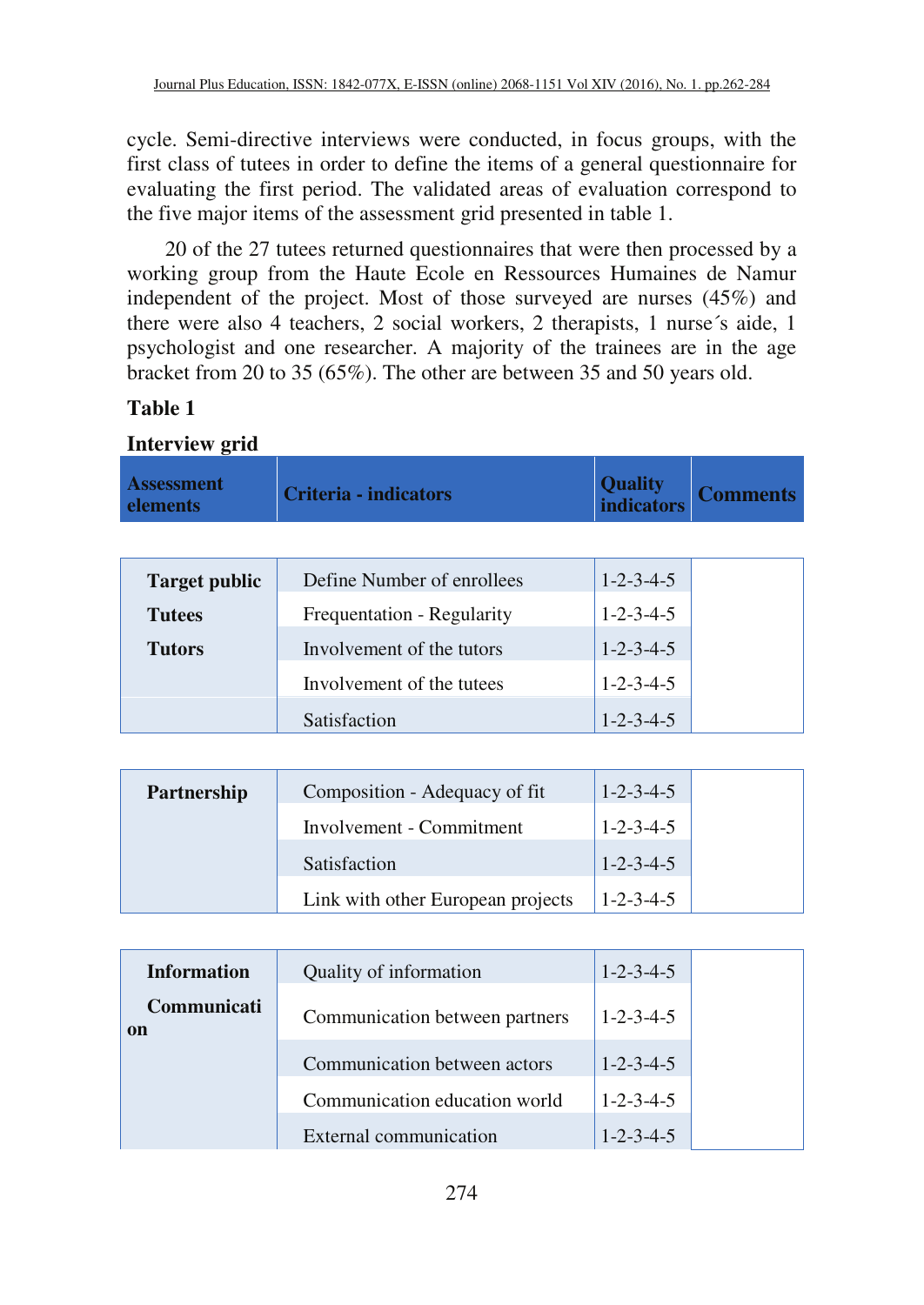| International scientific<br>$1-2-3-4-5$<br>communication |
|----------------------------------------------------------|
|----------------------------------------------------------|

| Human<br>resources | Distribution of the human resources | $1 - 2 - 3 - 4 - 5$ |  |
|--------------------|-------------------------------------|---------------------|--|
|                    | Adequacy relative to needs          | $1 - 2 - 3 - 4 - 5$ |  |
|                    | <b>Satisfactions of the actors:</b> |                     |  |
|                    | <b>Tutors</b>                       | $1 - 2 - 3 - 4 - 5$ |  |
|                    | Tutees                              | $1 - 2 - 3 - 4 - 5$ |  |
|                    | Satisfaction of the partners        | $1 - 2 - 3 - 4 - 5$ |  |

| <b>Follow-up</b> | Quality of the coordination                  | $1 - 2 - 3 - 4 - 5$ |
|------------------|----------------------------------------------|---------------------|
|                  | Respect of the calendar                      | $1 - 2 - 3 - 4 - 5$ |
|                  | Respect of the budget                        | $1 - 2 - 3 - 4 - 5$ |
|                  | Quality of the productions of the<br>project | $1 - 2 - 3 - 4 - 5$ |
|                  | Tutees                                       | $1 - 2 - 3 - 4 - 5$ |
|                  | Events conferences                           | $1 - 2 - 3 - 4 - 5$ |
|                  | Intellectual productions                     | $1 - 2 - 3 - 4 - 5$ |
|                  | Scientific and professional articles         | $1 - 2 - 3 - 4 - 5$ |

#### **The outcomes**

### *3.1 Assessment elements and Indicator 1. The public, the population*

The TuTo project is based on a participatory approach of the professionals: it consists of creating dynamics of didactic exchange between young professionals and more experienced professionals from a different European country.

Concerning the involvement of the actors of the programme, the professionals recognise their keen interest for this project which develops extremely positive relationships of trust and apprenticeship. Indeed, in addition to raising awareness about the problematic of the evolution of the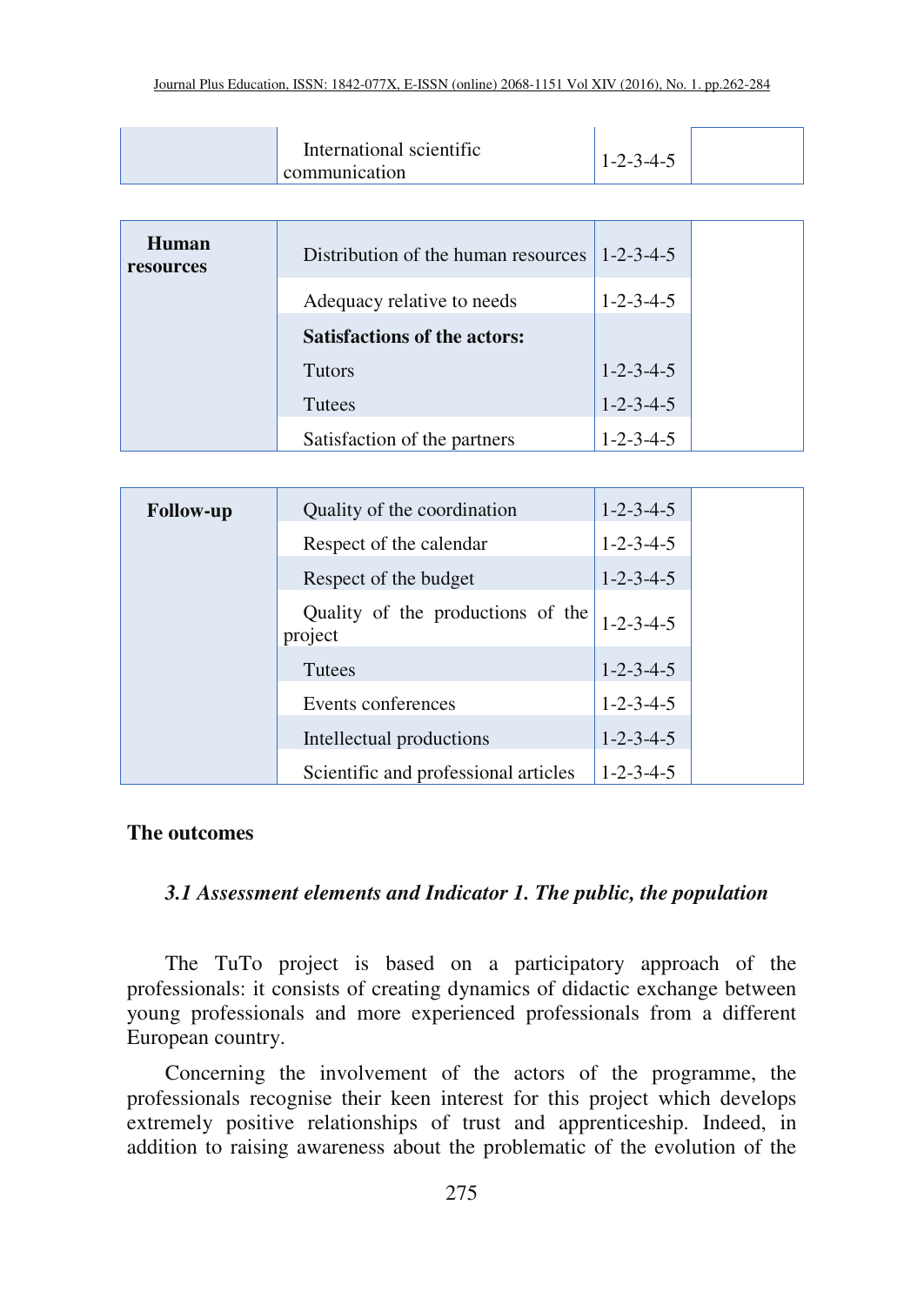psychiatric and mental health professions, this project offers a genuine added value for the professionals: intercultural exchange. There is great "human and social" interest in this project which involves young professionals who often have had little contact with other Europeans, apart from during their studies or while on holidays.

However, all the tutees surveyed acknowledge that there were different levels of mobilisation amongst the tutors: on the whole, "*some are very cooperative, while others are less so"*. This reality became particularly clear when it came to their commitment to preparing the visits or arrivals of the tutees.

Was the information sent out in time and were the informational meetings held? Were they prepared in advance with the actors of the project?

It turned out that the services were under great time pressure for finally receiving the young professional in good conditions: Wasn´t it possible, for the actors in the field supporting the project, to intervene directly by organising the consultation and by assisting the receiving service to define together a more favourable place for working with the tutee?

# *3.1.1 The tutees*

The first class of young tutees is composed of 27 professionals. They will be joined shortly by over twenty new professionals eager to join the system in the second class.

The professions represented in the  $1<sup>st</sup>$  class are varied and the geographical diversity of origin of the tutees is substantial. This distribution corresponds to area 4 of the Ottawa Charter, which advocates reorienting the health services. It highlights the necessity of openness vis-à-vis professions other than those of the medical. This multidisciplinarity of psychiatric services is salutary for building an open European vision of mental health and psychiatry (Table 2).

The tutors generally have the same profession as the tutored young professionals who are received. The criteria for selecting the latter bear on the experience and teaching abilities for transmitting knowledge and experience.

# *3.1.2 Satisfaction*

When asking the tutees to describe their TuTo experience, their first words are all very positive: "Interesting", "enriching", "fantastic", "rich", "perfect", "strengthening", "excellent", "satisfactory". 95% of them wish to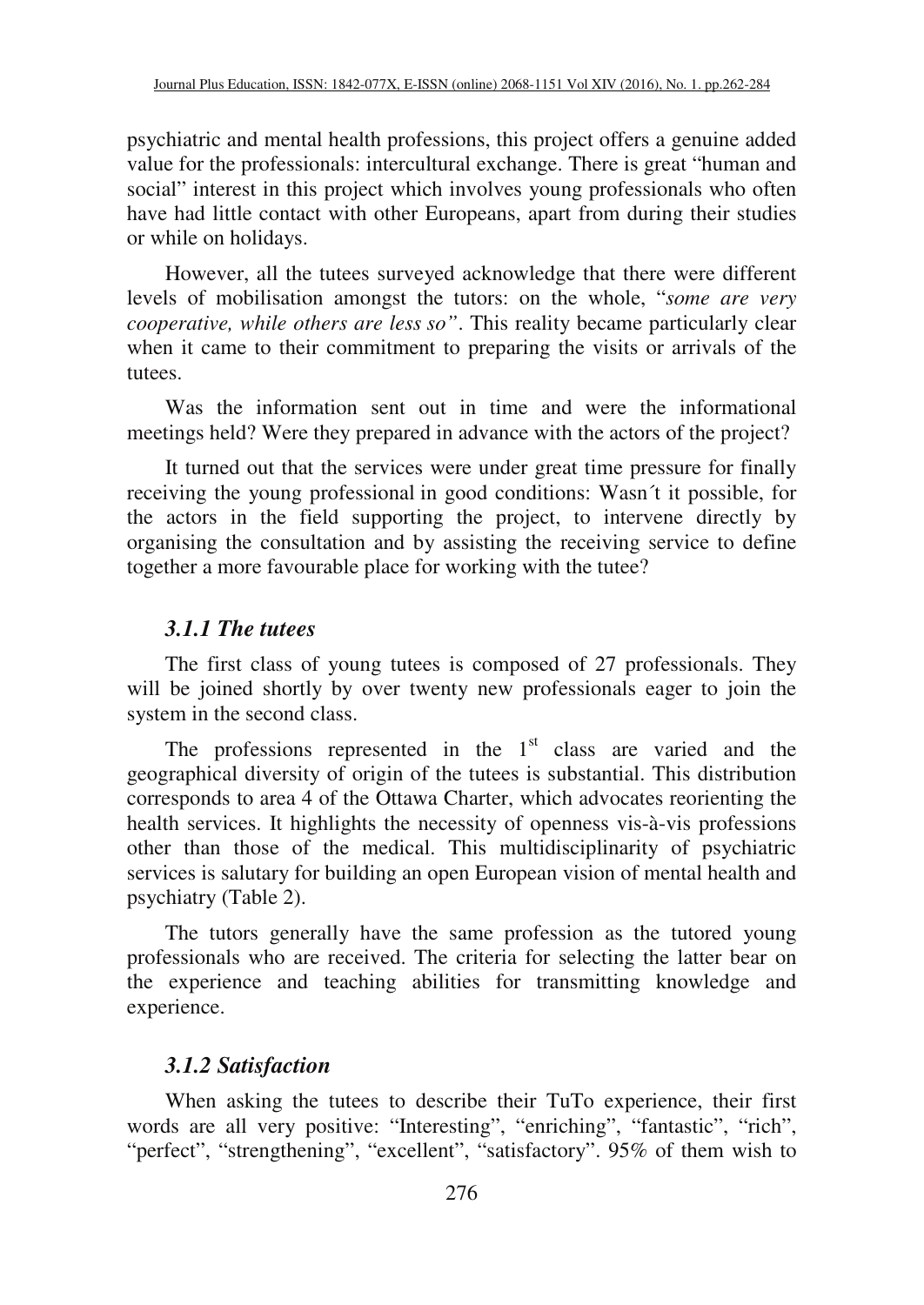repeat this experience in order to continue to learn, enrich themselves and discover new approaches. This project is regarded as a unique and very interesting experience. According to a majority of them, the two most important elements for the success of the tutoring traineeship are the reception and the preparation for the traineeship. Finally, the average level of satisfaction established by the trainees who participated in the Erasmus+ project is situated at 8 out of 10.

### **Table 2**

| <b>Professions</b> | Germany Belgium Spain France Greece Total |                |              |   |                |                |
|--------------------|-------------------------------------------|----------------|--------------|---|----------------|----------------|
| <b>Nurse</b>       |                                           | $\overline{7}$ | $\mathbf{1}$ | 2 |                | 10             |
| Teacher            |                                           |                |              | 4 | $\overline{2}$ | 6              |
| Nurse's aid        |                                           |                |              | 1 |                |                |
| Pharmacist         | 1                                         |                |              |   |                |                |
| Psychiatrist       | 1                                         |                | 1            |   |                | $\overline{2}$ |
| Psychologist       | 2                                         |                | 1            |   | $\mathfrak{D}$ | 5              |
| Speech therapist   |                                           |                |              |   | 1              | 1              |
| Social worker      |                                           |                |              |   |                |                |
| Total              | 4                                         |                | 3            | 7 | 6              | 27             |
|                    |                                           |                |              |   |                | 18 women       |
|                    |                                           |                |              |   |                | 9 men          |

| Distributions of the tutees by professions, country and sex |  |  |  |
|-------------------------------------------------------------|--|--|--|
|                                                             |  |  |  |

The tutors generally have the same profession as the tutored young professionals. The criteria for selecting the latter bear on the experience and teaching abilities for transmitting knowledge and experience.

# *3.1.3 The specificity of the project*

Most of the trainees (60%) find that the tutoring system contributes an added value to the project. They consider that the tutoring system serves as a support and aid for the project, but also makes it possible to reassure the trainee. With regard to improving the tutoring system, one trainee proposed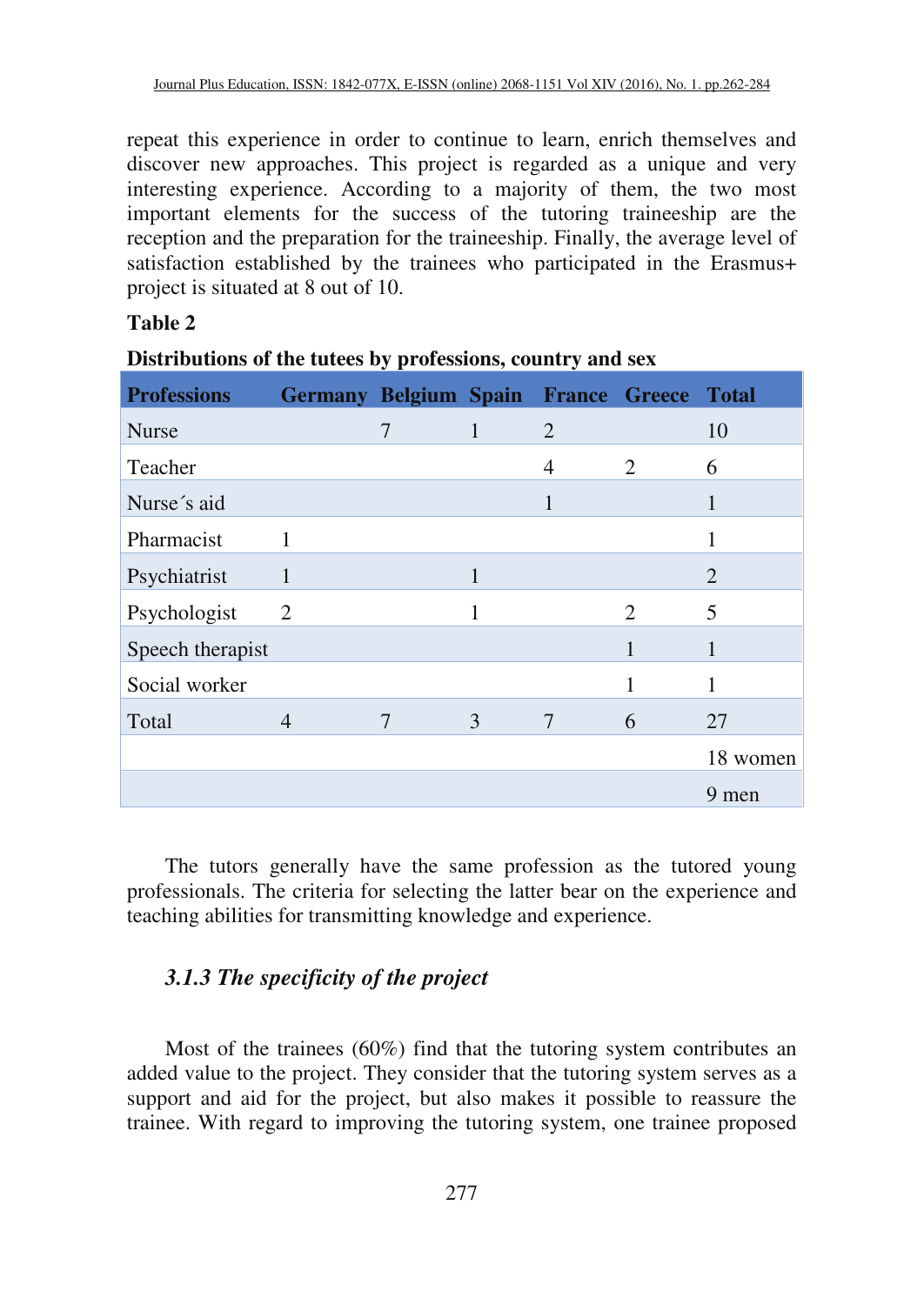creating a Facebook account for all of the participants in order to develop a prolonged exchange and a continuing apprenticeship.

# *3.1.4 The extra-traineeship activities*

For most of the trainees (60%), cultural activities and/or outings were organised during the five days. A large number of them (85%) find that it is important to engage in activities outside of the traineeship. This is essential for establishing connections with the other professionals of the host institution. It is also enjoyable and relaxing to visit the city, especially when they have a bit of free time. Several people emphasised openness to culture of the host country so as to become better acquainted with the vision of the professionals on site and develop their general culture.

# *3.2 Assessment elements and Indicator 2: The partnership*

The partnership brings together 6 partners from 6 European countries. These are professional actors in mental health or psychiatry: a psychiatric hospital, Belgium, a Federation of mental health support facilities, France, a private psychological Centre, Greece, an associative centre, Spain, a public research centre specialised in public mental health, Luxembourg and a university department of psychiatry, Germany.

The central role in this project is held by the team of the CNP Neuropsychiatric Hospital in Belgium which constitutes the mainspring in the project´s coordination. The tasks are well distributed, the staff is qualified, dynamic and appears to be close-knit, mutually supportive and federated.

The professions of the employees of the CNP involved in the project primarily include psychiatric medicine, nursing and international relations. Thus to lead such a project the CNP was joined by other disciplinary competencies, such as expertise in education and training with the Haute Ecole de la Province de Namur as local partner. Indeed, the macro vision of these combined forms of expertise makes it possible, upstream of the project, to list the actors and the possible alliances at such and such stage in the project and to negotiate as one advances for a more effective approach.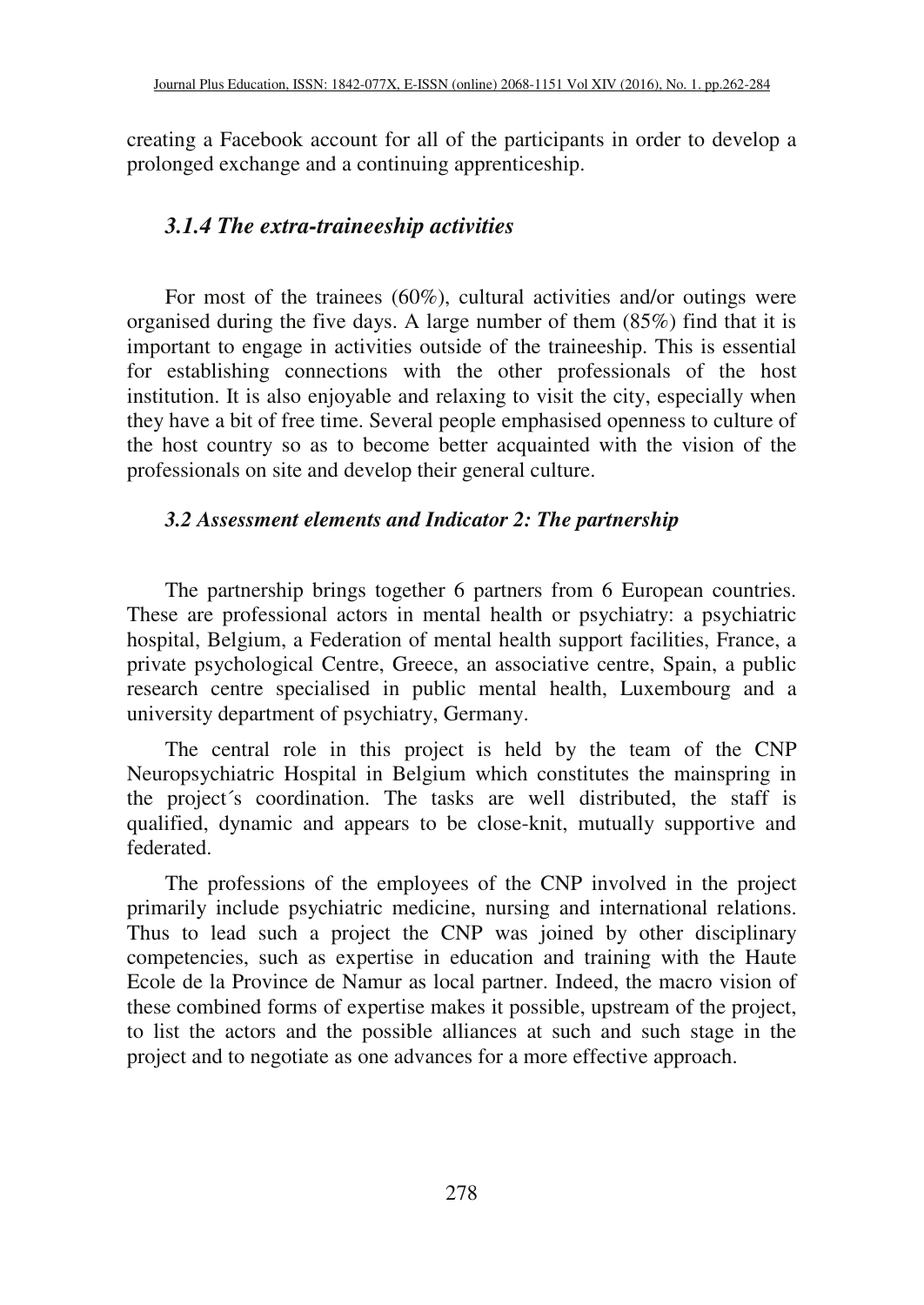## *3.3 Assessment elements and Indicator 3: Information and communication*

The internal communication between actors of the project appears to be satisfactory to the project team. One finds that there are many informal exchanges internally between the partners of the six countries, which do not hesitate to spontaneously contact one another via a LinkedIn account, Dropbox, Skype, telephone. The quality of the information is good and the project team is dynamic.

#### *3.3.1 Transnational meetings*

Transnational meetings play a decisive role in the good management of the project. They are essential moments for fine-tuning the process and making collegial decisions. Six meetings were organised midway through the project: three in Paris, two in Dave in Belgium and one in Athens. Three new meetings are already planned in Spain, Germany and the Grand Duchy of Luxembourg. These meetings bring together the members of the Steering Committee as well as experts in the fields of education, psychiatry and human resources. They also make it possible to meet on site the project's local players and thus to regulate the training actions by continuously adapting the system as a function of the specific cultural characteristics so as to take account of the initial evaluations and achievements.

#### *3.3.2 Dissemination events*

In addition to the transnational meetings that bring together members of the Steering Committee and experts, dissemination events are organised locally in order to spread the news about the project but also to propose a focus on a particular theme concomitant to the project.

Four dissemination events were organised over 2015:

- $\checkmark$  Press conference for launching the Erasmus+ TuTo project
- $\checkmark$  CNP Saint-Martin, Dave:
- $\checkmark$  Leave a trace, CNP Saint-Martin, Dave;
- $\checkmark$  Workshop: Burnout of Mental Health professionals
- $\checkmark$  Loft of Evangelismos Hospital, Athens;
- $\checkmark$  Professions and training courses in the mental health field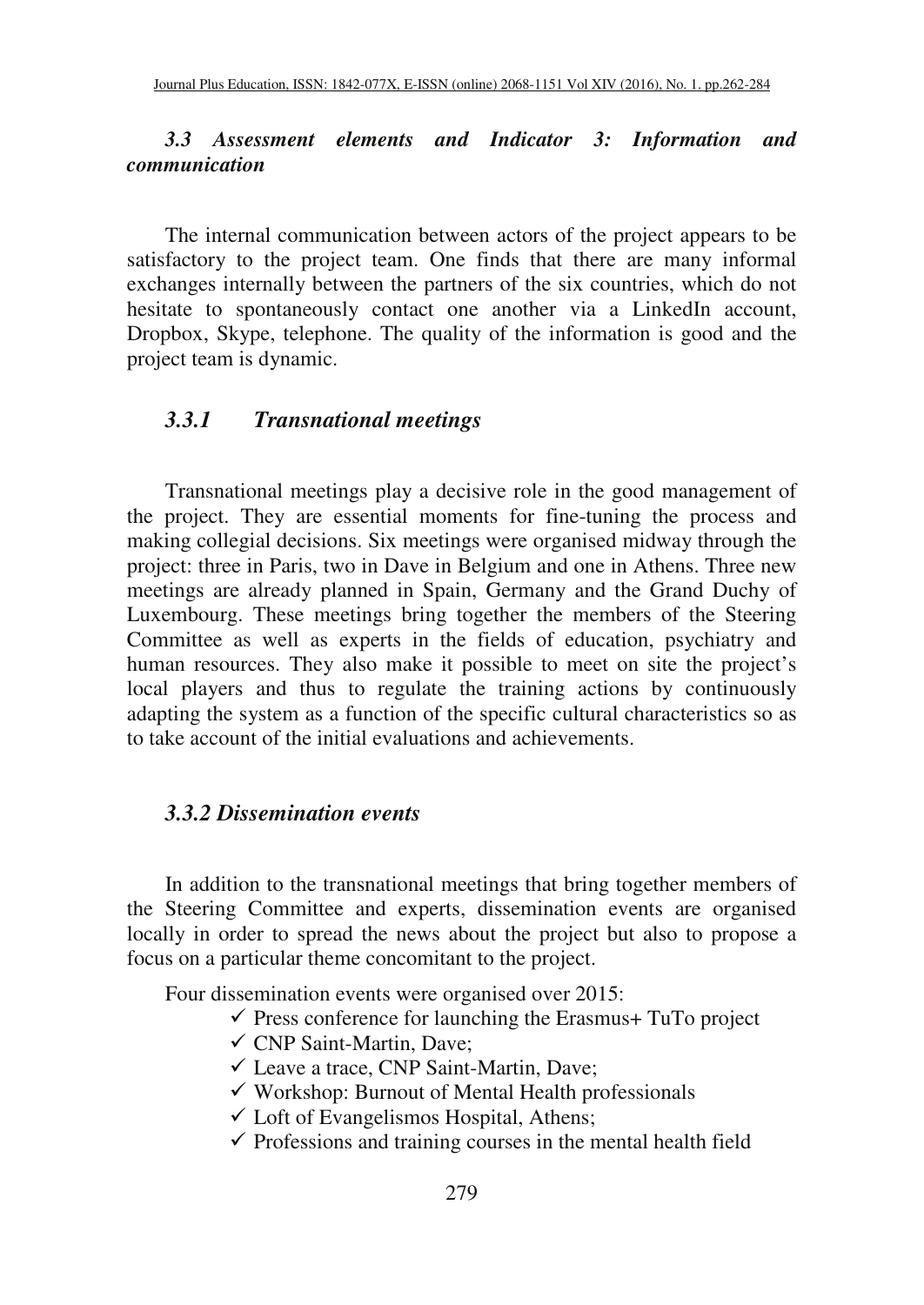#### $\checkmark$  Ministry of Social Affairs and Health, Paris.

These events brought together between 47 and 127 participants who largely came from the fields of psychiatry and mental health, although these events, which are open to a broad public, also attracted many actors from the political, educational and cultural worlds as well as mental health users.

These dissemination days make it possible to spread scientific knowledge relating to the theme of the project and to interact with young professionals who might benefit from this system. The objective, broadly conceived, is to raise awareness about the theme as well as to consolidate a network of exchanges. They correspond to the strengthening of community action advocated by the Ottawa Charter (WHO-1986).

Three other dissemination events are already planned, one for June 2016 in Spain, and the two others in 2017 in Germany and the Grand Duchy of Luxembourg.

# *3.3.3 Quality of the organisation*

#### **Preparation of the traineeship**

All of the tutees were informed of the project via their employer establishment. For most of them (95%), the choice to participate in the tutoring traineeships was personal, not imposed. The motivations for participating in TuTo have to do with discovering other practices in their field of work and deepening their knowledge in their position. But there are also other reasons, such as meeting other professionals, exchanging knowledge and the appeal of travelling. Most of the trainees consider that the assistance from their establishment was appropriate. Indeed, thanks to meetings, and with the aid of their institution, the preparation went well. On the other hand, for 20% of the people the general information and the information on the financial level was inadequate. Before leaving, several participants (15%) had certain fears linked to the reception at the traineeship establishment, the difficulty of dealing with the foreign language, and anxiety about poorly performing the required tasks during the traineeship. **Sharing information** 

The materials received during the tutoring traineeship week were evaluated positively by a majority (85%) of the trainees, and deemed useful by most of them. These materials supplement the information received orally. They also make it possible to obtain the information necessary for doing the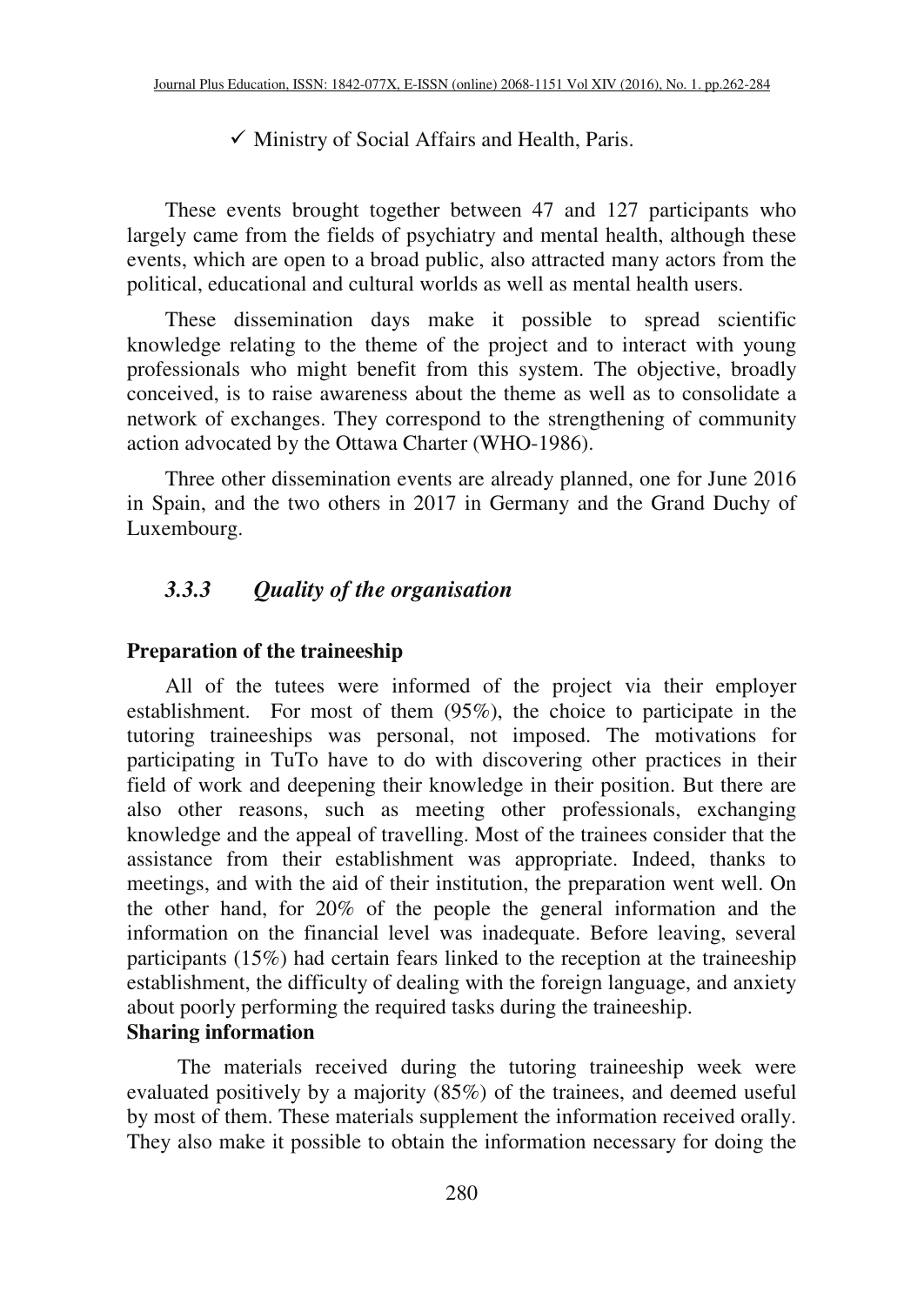Portfolio, but also to back up the information transmitted to colleagues of the trainees upon their return.

### **The Portfolio**

Concerning the Portfolio, 60% of the people began to complete it and find it useful for the traineeship supervision. It makes it possible to improve knowledge and helps to organise oneself because it gives a great deal of valuable information. A majority of the tutees did not experience difficulties with completing it and find that the instructions are comprehensive. Nevertheless, 40% of the young professionals have not yet clearly understood the utility of this document. These individuals find that it is a very long and sizeable work with requirements that are too imposing for such a brief traineeship. 68% of the tutees would like to have the assistance of a tutor to do the Portfolio. This question must be discussed with the project's partners in order to make the work demanded more of a learning experience. Let us note that the requirement of the production of a written document forms part of the objective of following the evolution and the assimilation of the skills acquired by the young professional. The Portfolio serves to analyse the practice by coordinating the intervention of the tutors at each phase in order to do interim assessments and a final evaluation.

# *3.3.4. Implementation in terms of quality of the methods, supports, material and organisational conditions*

All of the partners acknowledge the quality of the project management in the implementation of the project.

The quality of the work materials intended for the tutees and the tutors is good. Several of those surveyed nevertheless propose improvements, notably with respect to the Portfolio that we just mentioned.

# *3.4 Assessment element and indicator 4: human resources*

The composition of the project team with the 6 multidisciplinary partners from 6 countries and the extension to other additional reception partners is an excellent initiative that further broadens the tutoring offer. This nevertheless demands greater organisation and multiplies the administrative, pedagogical steps and the logistical issues (transportation, places to stay, etc.).

The management of this project is open and participatory, which generates strong cohesion within this project team. One senses a good working atmosphere, the work organisation here is clear for all, everyone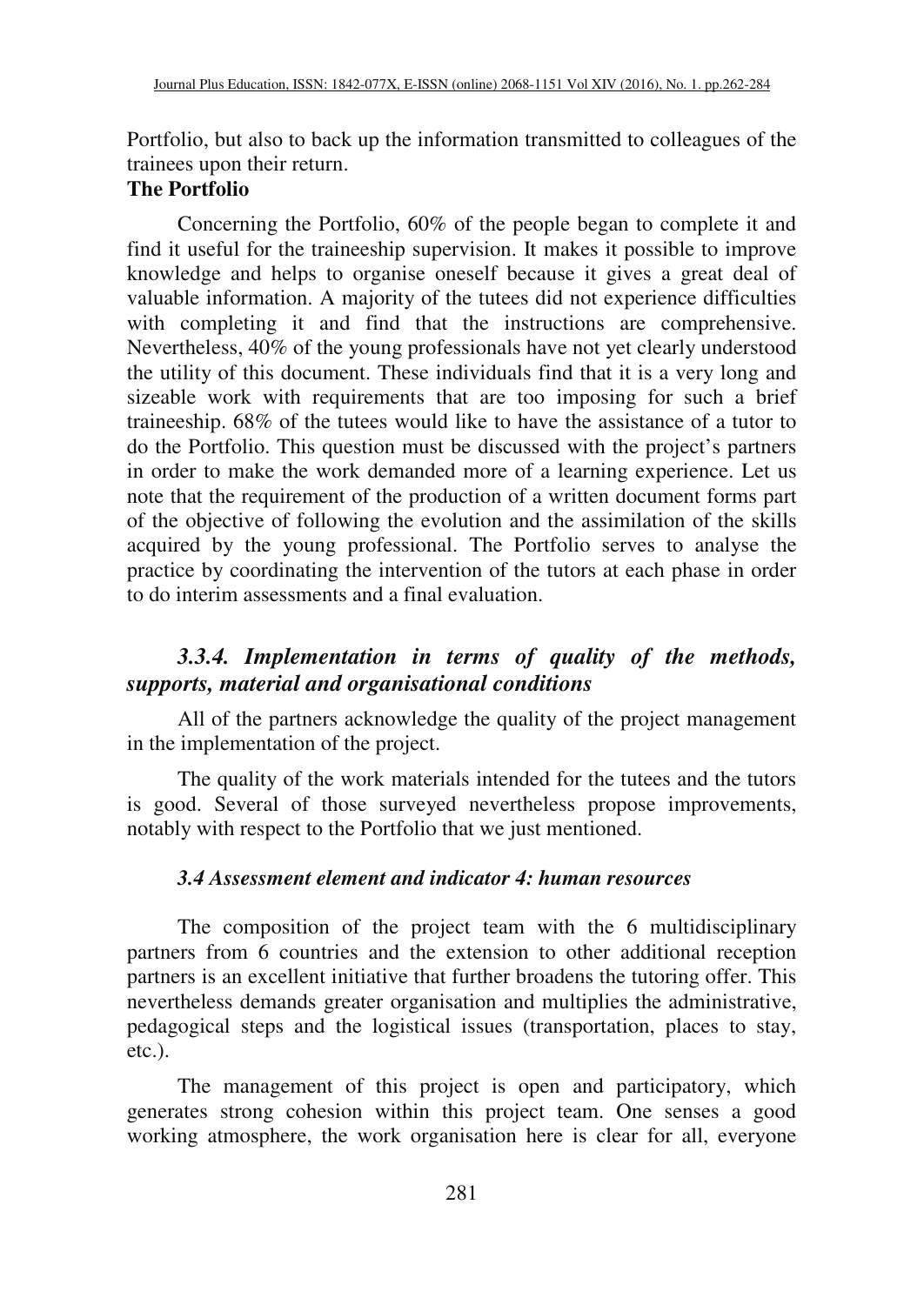knows what he has to do. The qualification level of the personnel is high, which encourages a good involvement and an understanding of the stakes of the project.

### *3.4.1 Reception and looking after*

A majority (80%) of the trainees felt that they were warmly welcomed and well looked-after by the host establishment. Nevertheless, some (5%) had the feeling that the tutor did not know the project well enough or (5%) that, as tutees, they felt like a "fifth wheel" within the host institution. With respect to the preparation for the arrival of the trainees, most (85%) of the trainees had the feeling that the host establishment was ready for their arrival.

#### *3.4.2. Logistics*

For most of the trainees (95%), getting around on site did not pose any problems and they are satisfied with the means of transport. They appreciated the fact that the transports are organised by the establishment, when this was the case. With respect to the type of housing, half of the trainees were lodged within the establishment or in a hotel. The other half rented an apartment or had private accommodation. 70% of the trainees had chosen their own housing, versus 30% who did not have a choice. More than 90% of the participants were satisfied with their accommodations and were happy to have been able to choose it.

### *3.4.3. The exchange after the traineeship*

Three-quarters of the trainees had the opportunity to give feedback on their first week of traineeship to their hierarchical superior.

#### *Assessment elements and Indicator 5. Follow-up of the project*

According to those surveyed, the work of coordination between the partners is satisfactory. It is the pedagogical question of the Portfolio that must be improved for the follow-up and improvement of the project.

Moreover, to respond to the spirit of the Ottawa Charter on the principle of multidisciplinarity and reorientation of health services, the bearer of the project must encourage the "partner host institutions" to further develop the contacts with professionals outside the hospital, in order to construct a multisectoral approach open to the city and its realities. The link between the hospital institutions and the city are now inevitable since the progressive introduction of psychiatric reform in Europe: it advocates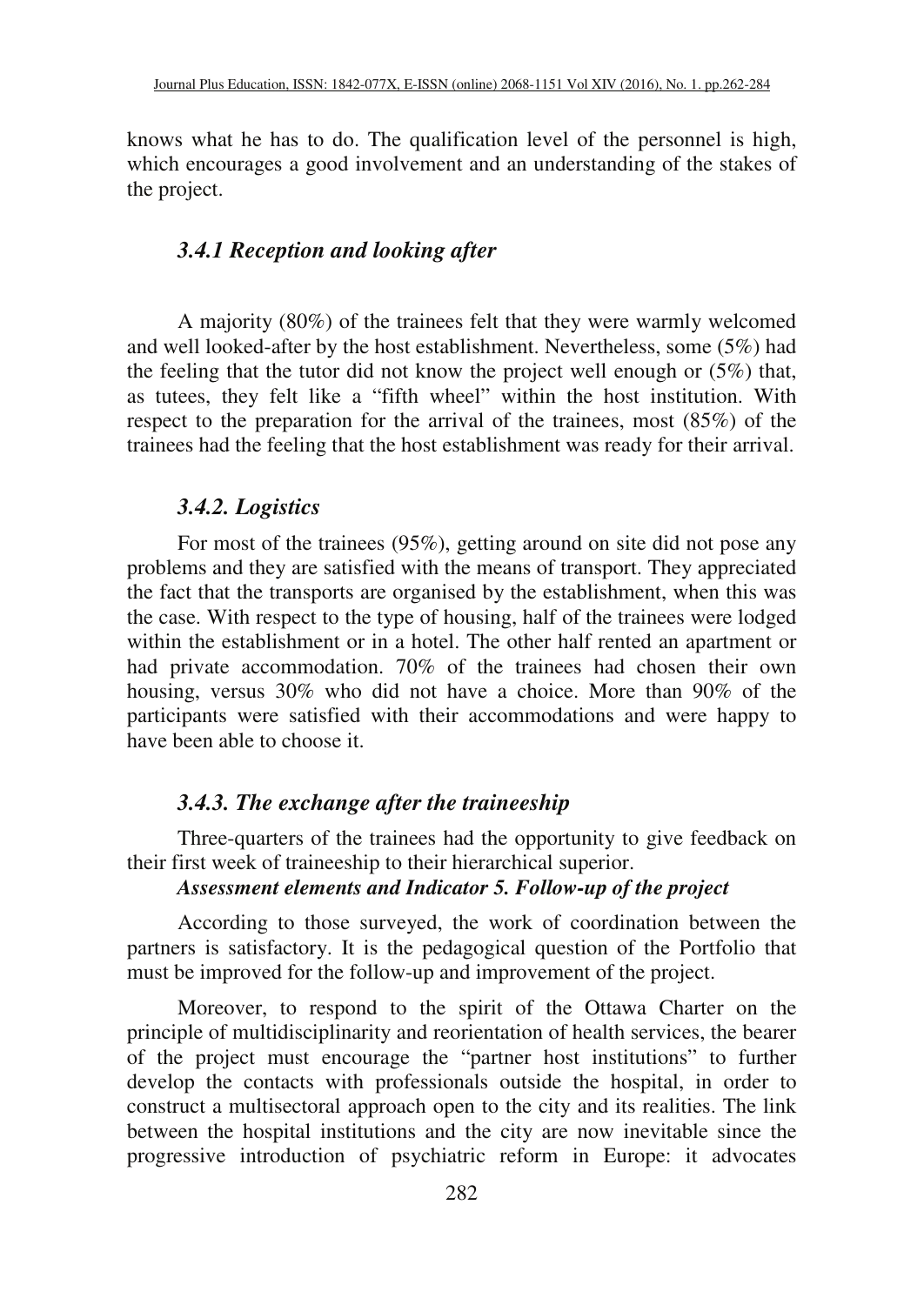abandonment of "the asylum" in favour of a rehabilitation of patients in social life. To deal with this situation, the professionals must continue to develop new practices that link together the two fields of the medical and the psychosocial.

## **Discussion**

Within a context of vocational crisis and reconfiguration of the psychiatric and mental health professions, with the TuTo programme we presented a type of modality. We have tried to show how TuTo is proving to be an answer that prefigures the necessity of regarding the exchanges and interactions with professionals from other European countries as an additional continuous training opportunity. Within the open framework of the Ottawa Charter for health promotion, the TuTo programme makes it possible to develop the qualifications of young psychiatric and mental health professionals. The mid-term evaluation highlights the areas of adjustment in order to federate the partners around a common vision based on the principles of the Ottawa Charter (WHO-1986): It is essential to train young care and social professionals so as to decompartmentalise therapeutic activities and those of mental health prevention and promotion for a modern and European public mental health system that can deal with vocational crises in an increasingly complex economic context.

# **References**

- Abbatt Fr, Mejla A, 1990, « La formation continue des personnels de santé », OMS, Genève,
- Baba-Moussa A, Nache C, 2010, « Proposition d'une démarche d'évaluation en éducation pour la santé » in *Santé Publique*, N°4,
- Beaugé J, 2015, « Une crise de vocation des médecins généralistes? » ARS de Picardie, France,
- Commission Européenne, 2005, « Améliorer la santé mentale de la population: Vers une stratégie sur la santé mentale pour l'Union européenne », livre vert,
- Coste D, 1997, Eduquer pour une Europe des langues et des cultures ? in Etudes de linguistique appliquée, n°106,
- Deschamps JP, 2104, « Prévention et promotion de la santé mentale : une alliances transfrontalière innovante et réussie », *in* Fond-Harmant L (Dir) « Prévention et promotion de la santé mentale », Ed l'Harmattan, Collection Logiques sociales,
- Gardner H, 1998, Les intelligences multiples, Edition Retz,